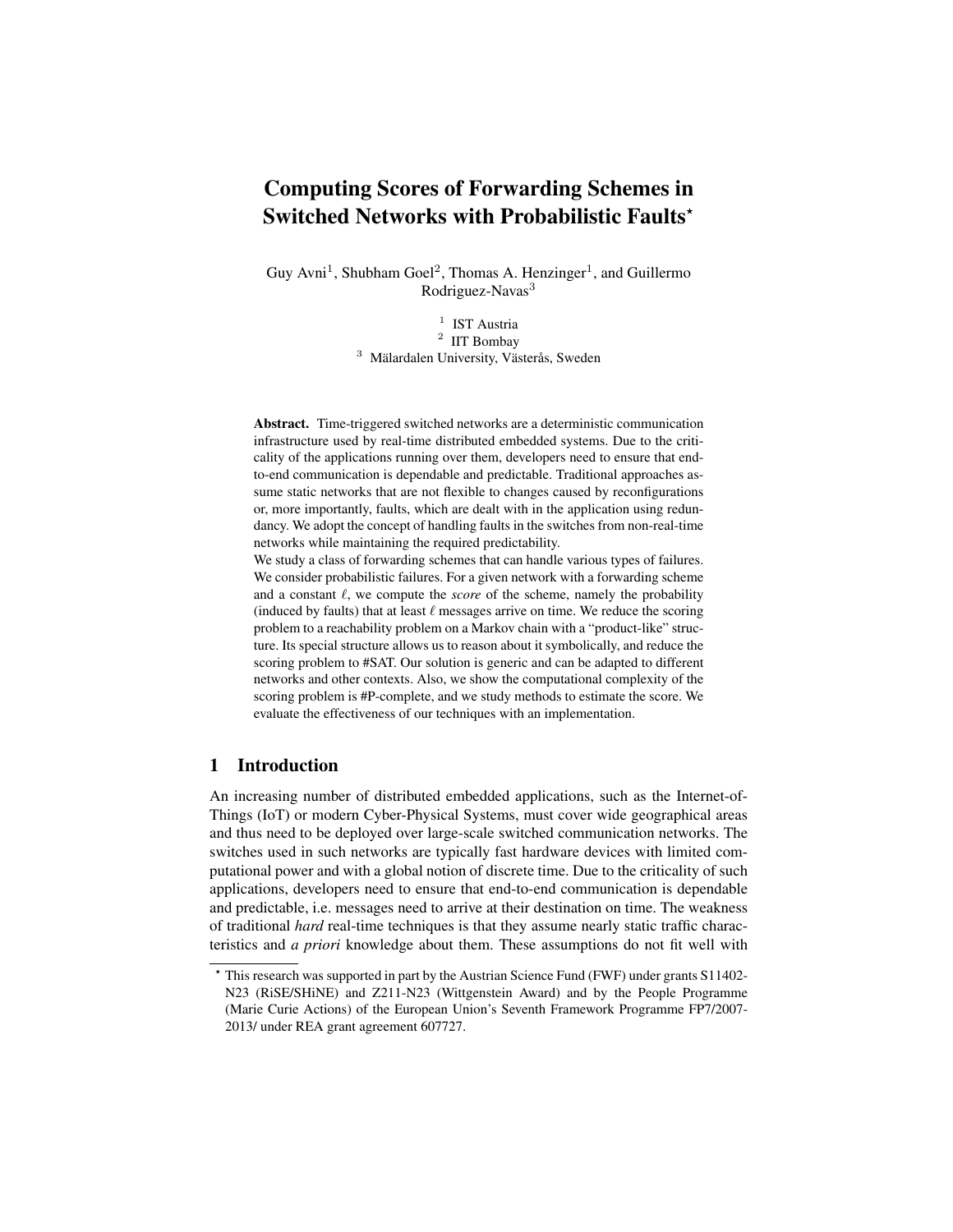setups where highly dynamic traffic and evolving network infrastructure are the rule and not the exception; e.g. see [\[26\]](#page-16-0). For this reason, there is a pressing need to combine flexibility and adaptability features with traditional hard real-time methods [\[11,](#page-15-0)[30,](#page-16-1)[12\]](#page-15-1).

The Time-Triggered (TT) scheduling paradigm has been advocated for real-time communication over switched networks [\[28\]](#page-16-2). The switches follow a static *schedule* that prescribes which message is sent through each link at every time slot. The schedule is synthesized offline, and it is repeated cyclically during the system operation [\[22\]](#page-16-3). TTschedules are both predictable and easy to implement using a simple lookup table. Their disadvantage is that they lack *robustness*; even a single fault can cause much damage (in terms of number of lost messages). Error-handling is left to the application designer and is typically solved by statically introducing redundancy [\[5\]](#page-15-2). Static allocation of redundancy has its limitations: i) it adds to the difficulty of finding a TT-schedule, which is a computationally demanding problem even before the addition of redundant messages, and ii) it reduces the effective utilization of resources.

In contrast, non real-time communication networks typically implement error-recovery functionality within the switches, using some kind of flexible routing, to reduce the impact of crashes. Such an approach is used in *software defined networking* (SDN) [\[17\]](#page-15-3), which is a booming field in the context of routing in the Internet. Handling crashes has been extensively studied in such networks (c.f., [\[33](#page-16-4)[,8](#page-15-4)[,24\]](#page-16-5) and references therein), though the goal is different than in real-time networks; a message in their setting should arrive at its destination as long as a path to it exists in the network. Thus, unlike realtime applications, there is no notion of a "deadline" for a message.

In this work we explore the frontier between both worlds. We adopt the concept of programmable switches from SDN to the real-time setting in order to cope with network faults. The challenge is to maintain the predictability requirement, which is the focus of this work. We suggest a class of deterministic routing schemes, which we refer to as *forwarding schemes*, and we show how to predict the behavior of the network when using a particular forwarding scheme. More formally, the input to our problem consists of a network  $N$  that is accompanied with probabilities of failures on edges, a set of messages M to be routed through  $\mathcal N$ , a (deterministic) forwarding scheme  $\mathcal F$  that is used to forward the messages in  $M$ , a timeout  $t \in \mathbb{N}$  on the arrival time of messages, i.e., if a message arrives after time t, it is considered to be lost, and a guarantee  $\ell \in \mathbb{N}$ on the number of messages that should arrive. Our goal is to compute the *score* of  $\mathcal{F}$ , which is defined as the probability (induced by faults) that at least  $\ell$  messages arrive at their destinations on time when forwarding using  $\mathcal{F}$ .

Our score is a means for predicting the outcome of the network. If the score is too low, a designer can use redundancy techniques to increase it. Also, it is a means to compare forwarding schemes. When constructing a forwarding scheme, be it a TTschedule or any other scheme, a designer has control on some of the components and others are fixed by the application. For example, in many networks, the size of the switches' queues are fixed to be small, making it impossible to use algorithms that rely on large memories. The choices made by the designer can highly influence the performance of the system on the one hand, and are very hard to predict on the other; especially when faults come into the picture. Our score can be used to compare different forwarding schemes, allowing the designer to evaluate his algorithm of choice. Also,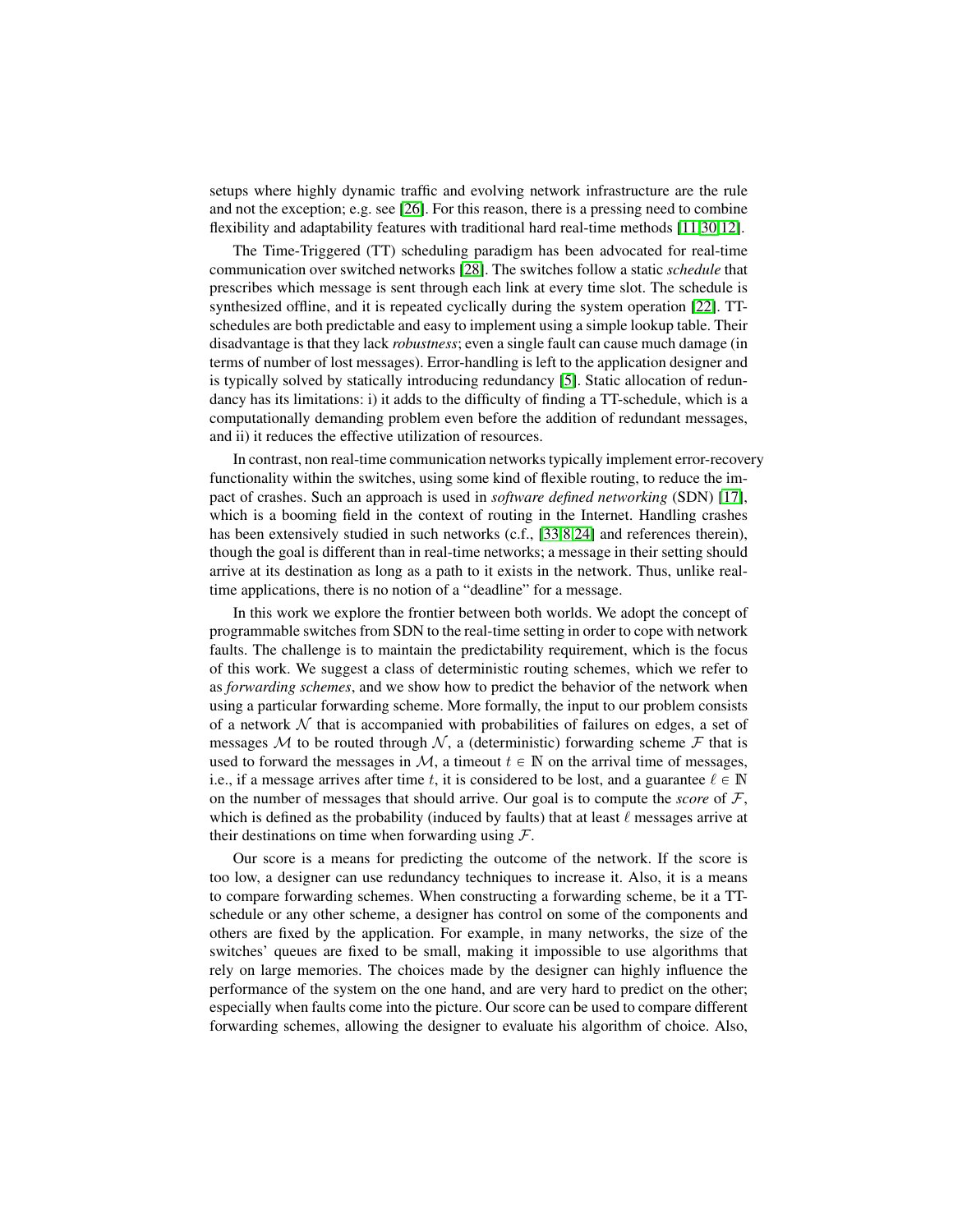our solution can be used for sensitivity analysis with respect to certain parameters of the network; for example, one can fix the score and  $\ell$ , and find the error probabilities for the channels [\[4\]](#page-15-5).

A first step towards handling faults in the switches was made in [\[3\]](#page-15-6). In their framework, the switches follow a TT-schedule and resort to a forwarding algorithm once a crash occurs. Our forwarding scheme is simpler and allows consideration of richer faults in a clean and elegant manner, which were impossible to handle in [\[3\]](#page-15-6)'s framework. More importantly, they study adversarial faults whereas we study probabilistic ones, which are a better model for reality while they are considerably more complicated to handle. Using failover paths to allow for flexibility in switched networks was considered in [\[20](#page-16-6)[,32\]](#page-16-7).

The definition of the class of forwarding schemes requires care. On the one hand, the switches computation power is limited, so forwarding rules in the switches should be specified as propositional rules. But, on the other hand, it is infeasible to manually specify the rules at each switch as the network is large and is subject to frequent changes. So, we are required to use a central symbolic definition of an algorithm. However, while the definition of the central algorithm uses propositional rules, it should allow for variability between the switches and the messages' behavior in them. There are many ways to overcome these challenges, and we suggest one solution, which is simple and robust. Our forwarding scheme consists of three components. The first component is a *forwarding algorithm* that the switches run and is given by means of propositional forwarding rules. The two other components allow variability between the switches, each switch has priorities on messages, and each message has a preference on outgoing edges from each switch. The forwarding rules of the algorithm take these priorities and preferences into consideration. A similar priority-list model is taken in [\[14\]](#page-15-7). Our algorithm for computing the score of a scheme is general and can handle various forwarding schemes that are given as propositional rules as we elaborate in Section [8.](#page-14-0)

In order to score a given forwarding scheme, we first reduce the scoring problem to a reachability problem on a certain type of Markov chain, which is constructed in two steps. First, we focus on an individual message  $m$  and construct a deterministic automaton  $\mathcal{D}_m$  that simulates the forwarding scheme from the perspective of the message. Then, we combine the automata of all the messages into an automaton that simulates their execution simultaneously, and construct a Markov chain  $\mathcal C$  on top of it by assuming a distribution on input letters (faults). The size of C is huge and the crux of our approach is reasoning about it symbolically rather than implicitly using PRISM [\[18\]](#page-16-8) for example. We construct a Boolean formula  $\psi$  that simulates the execution of C. The special product-like structure of C allows us to construct  $\psi$  that is proportional in size to the sum of sizes of the  $\mathcal{D}_m$  automata rather than the product of their sizes, which is the size of  $C$ . There is a one-to-one correspondence between satisfying assignments to  $\psi$  and "good outcomes", namely outcomes in which at least  $\ell$  messages arrive on time. We then infer the score of the forwarding scheme from the *weighted* count of satisfying assignments to  $\psi$ ; the weight of a satisfying assignment is the probability of the crashes in the corresponding execution of the network.

The problem of counting the number of satisfying assignments of a Boolean formula is called #SAT and it has received much attention. The practical developments on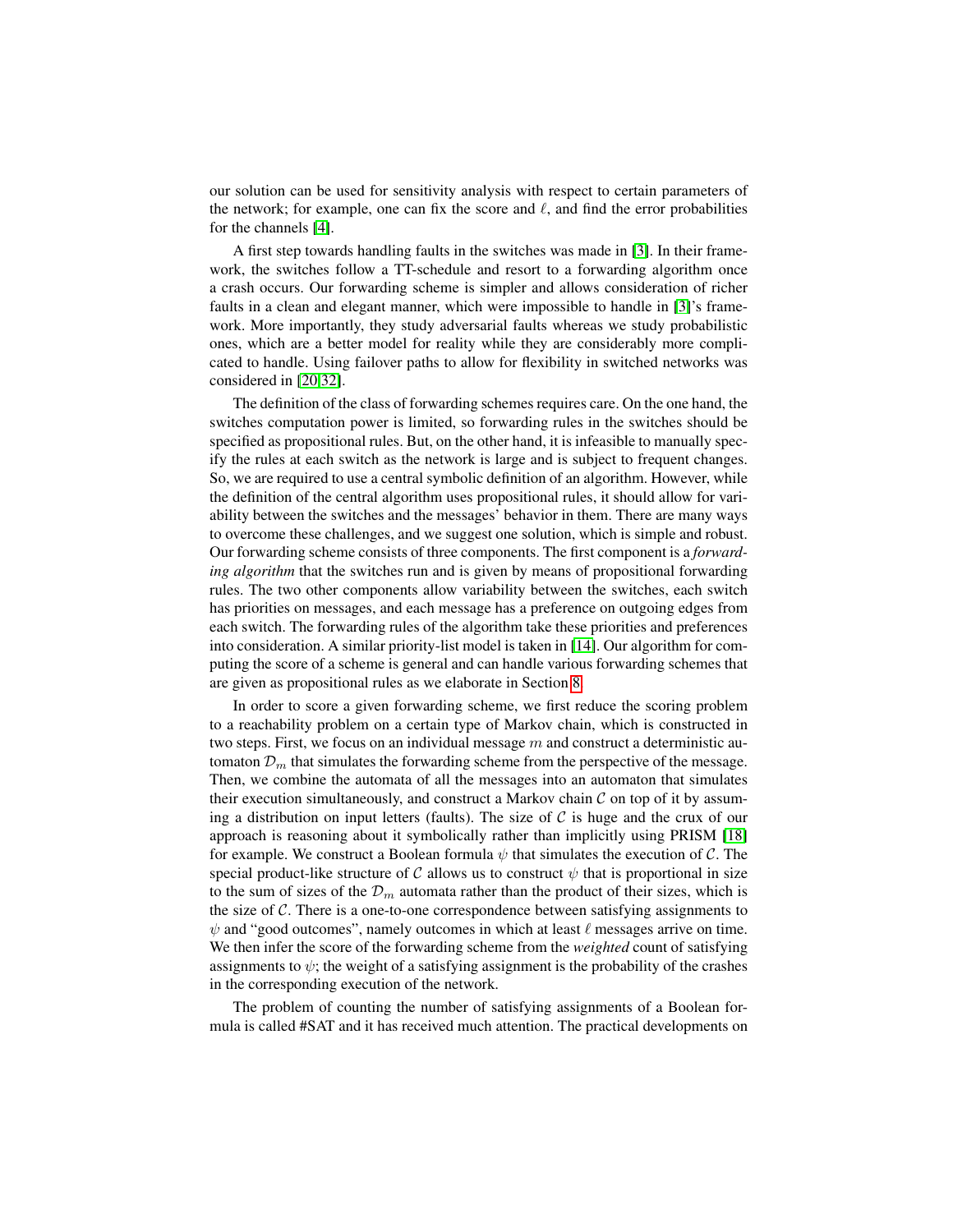this problem are quite remarkable given its computational intractably; even deciding whether a Boolean formula has one solution is an NP-complete problem that was considered impossible to solve practically twenty years ago, *a fortiori* counting the number of solutions of a formula, which is a #P-complete problem and "closer" to PSPACE than to NP. Still, there are tools that calculate an exact solution to the problem [\[29\]](#page-16-9) and a recent line of work that adapts the rich theory of finding approximate solutions with high probability  $[16]$  to practice (see  $[21]$  for an overview). Also, extensions of the original problem were studied; strengthening of the formula to SMT rather than SAT [\[9\]](#page-15-9) and reasoning about assignments with weights, referred to *weighted* #SAT. As mentioned above, our solution requires this second extension. We show that we can alter the formula we construct above to fit in the framework of [\[7\]](#page-15-10), allowing us to use their reduction and generate an equivalent #SAT instance.

While solving #SAT is becoming more practical, it is still far from solved and it would be surprising if the tools will ever be able to compete with tools for solving SAT, e.g., [\[10\]](#page-15-11). Thus, one can question our choice of using such a heavy tool to solve our scoring problem. We show that a heavy tool is essential by showing that scoring a forwarding scheme is #P-complete, by complementing the upper bound above with a reduction in the other direction: from #SAT to scoring a forwarding scheme.

We also study approaches to estimate the score of a forwarding scheme. We run a randomized algorithm that, with high probability, finds a solution that is close to the actual score. Using an approximate counting tool to count the Boolean formula we construct above, performs very poorly as the reduction of [\[7\]](#page-15-10) constructs an instance which is particularly hard for the approximate counting techniques. Thus, in order to employ the tools to approximately solve #SAT we need to bypass the reduction. We suggest an iterative algorithm that takes advantage of the fact that in practice, the probability of failure is low, so traces with many faults have negligible probability. A second technique we use is a Monte-Carlo simulation, which has been found very useful in reasoning about networks [\[25\]](#page-16-11) as well as in statistical model checking in tools like PLASMA [\[15\]](#page-15-12), UPPAAL [\[19\]](#page-16-12), and PVeSta [\[1\]](#page-15-13).

We have implemented all our techniques. We show that the exact solution scales to small networks. The solution that relies on approximated counting scales better, but is overshadowed by the Monte-Carlo approach, which scales nicely to moderate networks. We also use the exact solution to evaluate the scores of the Monte-Carlo approach and we find that it is quite accurate. We note that our counting techniques rely on counting tools as black-boxes and, as mentioned above, improving these techniques is an active line of work. We expect these tools to improve over time, which will in turn improve the scalability of our solution.

Due to lack of space some proofs and examples are given in the full version [\[2\]](#page-15-14).

#### 2 Preliminaries

We model a network as a directed graph  $\mathcal{N} = \langle V, E \rangle$ . For a vertex  $v \in V$ , we use  $out(v) \subseteq E$  to denote the set of outgoing edges from v, thus  $out(v) = \{ \langle v, u \rangle \in E \}.$ A collection M of messages are sent through the network. Each message  $m \in \mathcal{M}$  has a source and a target vertex, which we refer to as  $s(m)$  and  $t(m)$ , respectively. Time is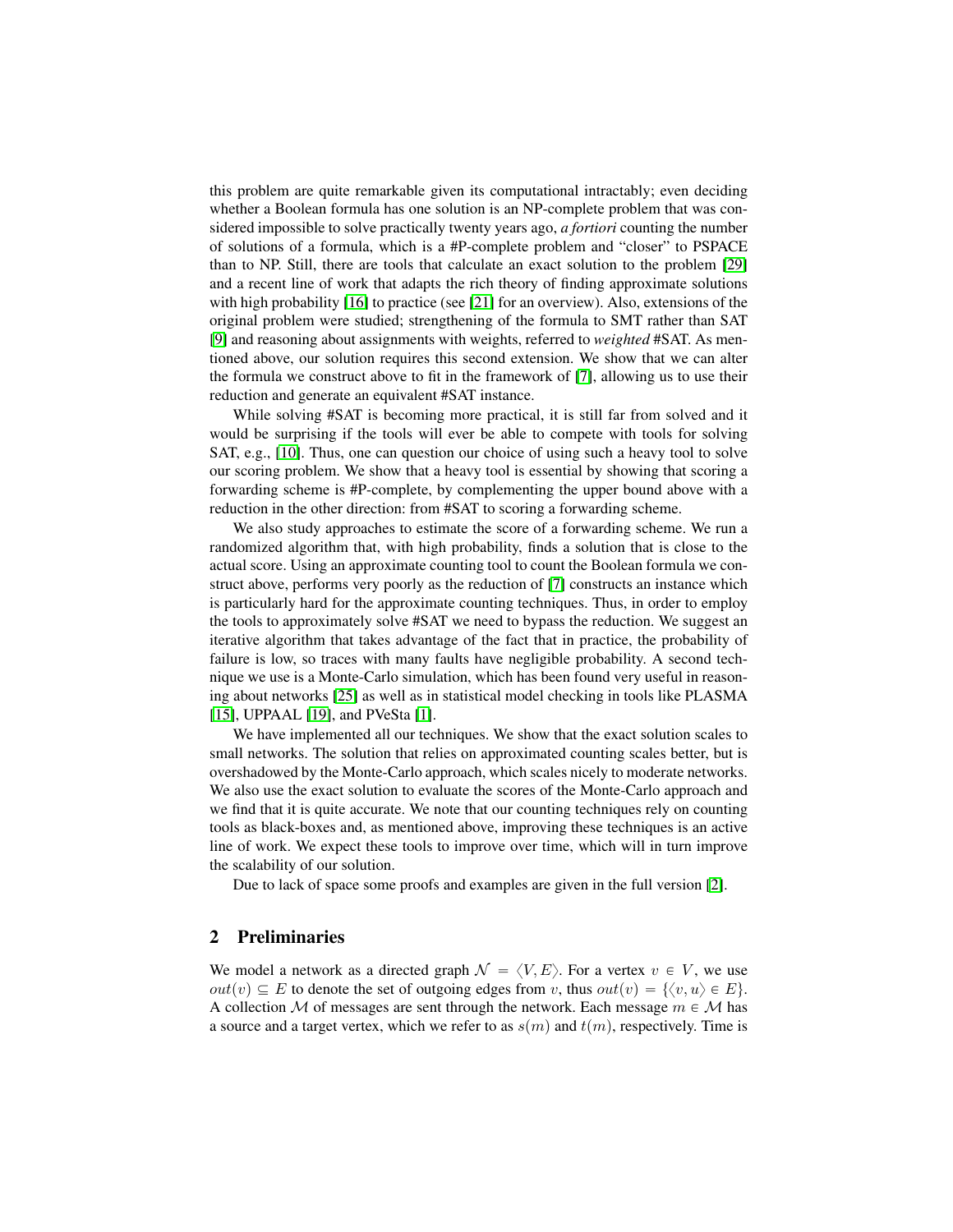discrete. There is a global timeout  $t \in \mathbb{N}$  and a message meets the timeout if it arrives at its destination by time t.

#### Forwarding messages

A *forwarding scheme* is a triple  $\mathcal{F} = \langle A, \{\langle v_v\rangle_{v \in V}, \{\langle v_w\rangle_{m \in \mathcal{M}, v \in V}\rangle\}$ , where A is a *forwarding algorithm* that the switches run and we describe the two other components below. For ease of notation, we assume the same number of edges  $d \in \mathbb{N}$  exit all the switches in the network and in each switch they are ordered in some manner<sup>[4](#page-4-0)</sup>. Then, our rules forward messages with respect to this order. For example, we can specify a rule that says "forward a message m on the first edge" by writing FORWARD $(m, e_1)$ . The two other components of F allow variability; each switch  $v \in V$  has an order  $\prec_v$  on messages, which are priorities on messages, and each message  $m \in \mathcal{M}$  has an ordering  $\prec_m^v$  on the outgoing edges from v, which are preference on edges.

The propositional rules in A are of the form  $\varphi \to \text{FORWARD}(m, e)$ . We refer to  $\varphi$ as the assertion of the rule and its syntax is as follows

$$
\varphi \ ::= \ m \mid e_i \mid m < m' \mid e_i <_m e_j \mid \varphi \lor \varphi \mid \neg \varphi
$$

Note that m and m' refer to specific messages in M while  $e_i$  refers to the *i*-th exiting edges from a switch. The forwarding at a switch is determined only by the local information it has; the messages in its queue and its outgoing active edges. In other words, switches are not aware of faults in distant parts of the network and this fits well with the philosophy of the simple networks we model.

Intuitively, the algorithm takes as input the messages in the queue as well as the active edges, and the output is the forwarding choices. Accordingly, the semantics of an assertion  $\varphi$  is with respect to a set of messages  $M \subseteq \mathcal{M}$  (the messages in the queue) and a set of edges  $T \subseteq \{e_1, \ldots, e_d\}$  (the active edges). Consider a rule  $\varphi \rightarrow$ FORWARD $(m, e_i)$ . We denote by  $(M, T) \models_{\leq v, \{\leq v_m\}_{m \in \mathcal{M}}} \varphi$  the fact that  $(M, T)$  satisfies  $\varphi$ . Then, m is forwarded on the *i*-th outgoing edge from v, namely  $e_i$ . When  $\prec_v$  and  $\prec_m^v$  are clear from the context, we omit them. The semantics is defined recursively on the structure of  $\varphi$ . For the base cases, we have  $(M, T) \models m$  iff  $m \in M$ , thus m is in v's queue, we have  $(M, T) \models e_i$  iff  $e_i \in T$ , thus  $e_i$  is active, we have  $(M, T) \models (m < m')$ iff  $m \lt v$  m', thus m' has precedence over m in v, and we have  $(M, T) \models (e_i \lt m e_j)$ iff  $e_i \prec_m^v e_j$ , thus m prefers being forwarded on the j-th edge over the *i*-th edge. The inductive cases are as expected.

The algorithm forwards messages on active links. We think of its output as pairs  $O \subseteq \mathcal{M} \times E$ , where  $\langle m, e \rangle \in O$  implies that the algorithm forwards m on e. We require that the algorithm obey the constraints of the network; at most one message is forwarded on a link, messages are forwarded only on active links, messages originate only from their source switch, they are forwarded only after they are received, and they are not forwarded from their destination.

It is sometimes convenient to use definitions of sets in an algorithm as we illustrate in the examples below. A definition of a set is either a collection of messages or a

<span id="page-4-0"></span><sup>&</sup>lt;sup>4</sup> In many settings, messages are grouped into few priorities making "priority ties" common. We assume a total order on message priorities, i.e., there is some arbitrary procedure to break ties.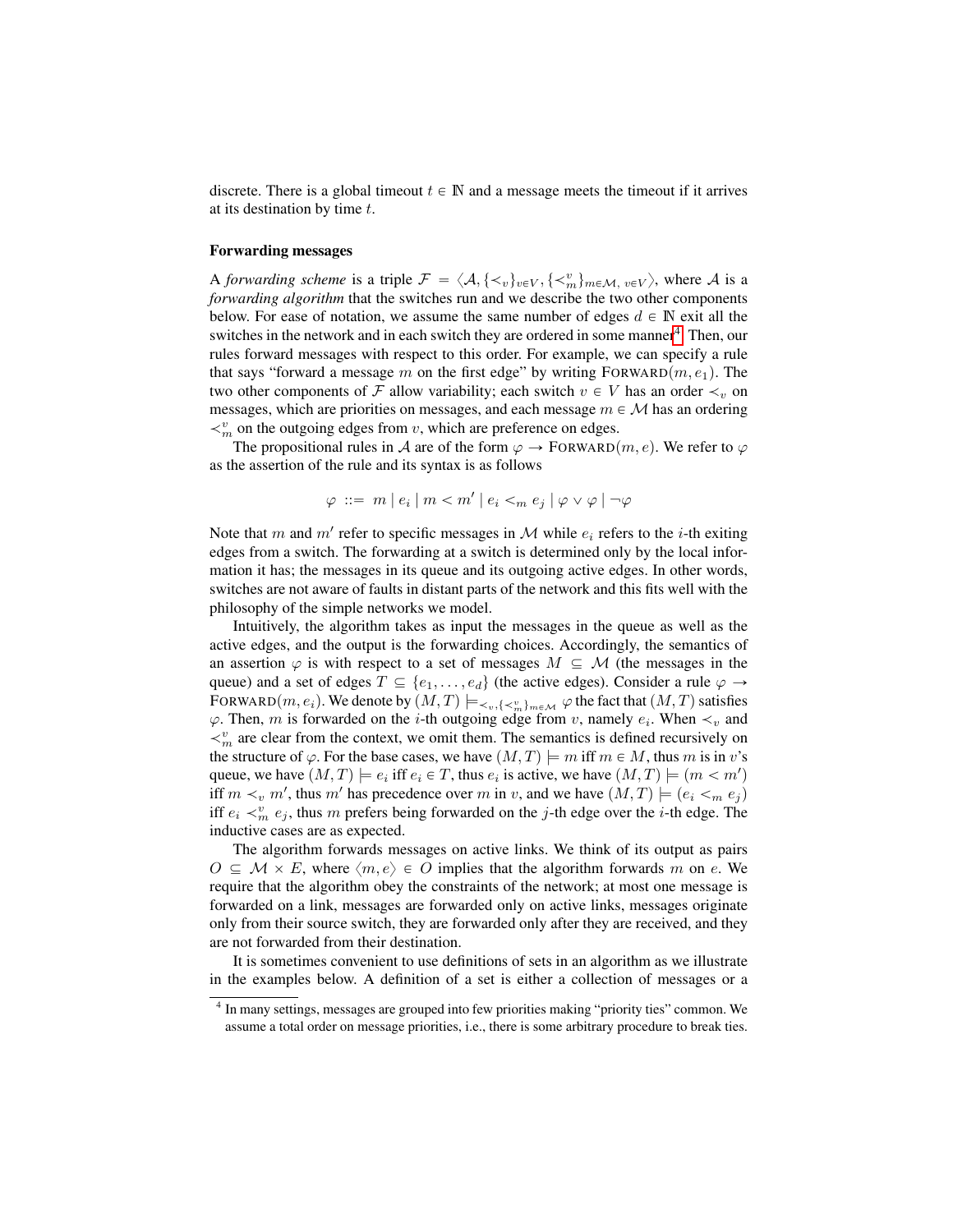collection of edges that satisfy an assertion as in the above. We also allow set operations like union, intersection, and difference, for sets over the same types of elements. Later on, when we simulate the execution of the forwarding algorithm as a propositional formula, we use extra variables to simulate these operations.

<span id="page-5-0"></span>*Example 1.* TT-schedule A time-triggered schedule (TT-schedule, for short) assigns messages to edges such that (1) the schedule assigns a message  $m$  on a path from its source to target, i.e., it is not possible that m is scheduled on e before it reaches  $s(e)$ , (2) two messages cannot be sent on the same link at the same time, and (3) all messages must arrive by time  $t$ . Given a TT-schedule  $S$ , we can construct an equivalent forwarding scheme assuming there is no *redundant waiting*, namely assuming a message m arrives at a switch v at time i and should be forwarded on  $e$  at a later time, then, if m stays in  $v$ , it is only because  $e$  is occupied by a different message. We note that a schedule induces an order on the messages at each vertex, which we use as  $\prec_m$ , and it induces a path  $\pi_m$  for each message, which induces an order  $\prec_m^v$  in which the edges on  $\pi_m$  have the highest preference.

In order to describe the rules of the algorithm (as well as the rules in the following example), we introduce several definition. For  $S \subseteq M$ , we define an assertion priority $(m, S)$  that is satisfied in switches where m has the highest priority out of the priority  $(m, S)$  that is satisfied in switches where m has the highest priority out of the messages in S, thus priority  $(m, S) = \bigwedge_{m' \in S} (m' < m)$ . Next, we define an assertion prefers  $(m, e_i)$  that is satisfied in vertices where m prefers  $e_i$  over all the active edges, prefers $(m, e_i)$  that is satisfied in vertices where m prefers  $e_i$  over all the active edges,<br>thus prefers $(m, e_i) = \bigwedge_{j \neq i} (e_j \rightarrow (e_j <_m e_i))$ . Finally, we define a set of message  $S_{e_i} = \{m \in \mathcal{M} : \text{prefix}(m, e_i)\}\$ , namely  $S_{e_i}$  at a vertex v contains the messages that are forwarded on  $i$ -th outgoing edge from  $v$ .

We are ready to describe the algorithm using forwarding rules. For every  $m \in \mathcal{M}$ and  $i = 1, \ldots, d, m$  is forwarded on  $e_i$  when (1) m is in the queue, (2) m prefers  $e_i$ , (3)  $e_i$  is active, and (4) m has the highest priority of the messages in  $S_{e_i}$ . The corresponding rule is  $m \wedge \text{prefix}(m, e_i) \wedge e_i \wedge \text{priority}(m, S_{e_i}) \rightarrow \text{FORWARD}(m, e_i)$ .

<span id="page-5-1"></span>*Example 2.* Hot-potato This algorithm is intended for networks in which the switches' queue size is limited. Intuitively, messages are ordered in decreasing priority and are allowed to choose free edges according to their preferences. So, assume that the set of active outgoing edges of a switch v is  $T \subseteq \{e_1, \ldots, e_d\}$ , and the message in the queue are  $M = \{m_1, \ldots, m_k\}$  ordered in increasing priority, i.e., for  $1 \leq i \leq j \leq k$ , we have  $m_j \prec_v m_i$ . Then,  $m_1$  chooses its highest priority edge e in T, i.e., for every other edge  $e' \in T$ , we have  $e' <_{m}^{v} e$ . Following  $m_1$ , the message  $m_2$  chooses its highest priority edge in  $T \setminus \{e\}$ , and so forth. If a message is left with no free outgoing edge, it stays in  $v$ 's queue. The algorithm has a low memory consumption: rather than keeping a message m in the queue till its preferred edge is free, the switch forwards m on a lowerpreference edge. Note that unlike the algorithm in Example [1,](#page-5-0) the hot-potato algorithm has fault tolerant capabilities. The definition of the algorithm using propositional rules can be found in the full version.

#### Faults and Outcomes

We consider two types of faults. The first type are crashes of edges. We distinguish between two types of crashes: *temporary* and *permanent* crashes in which edges can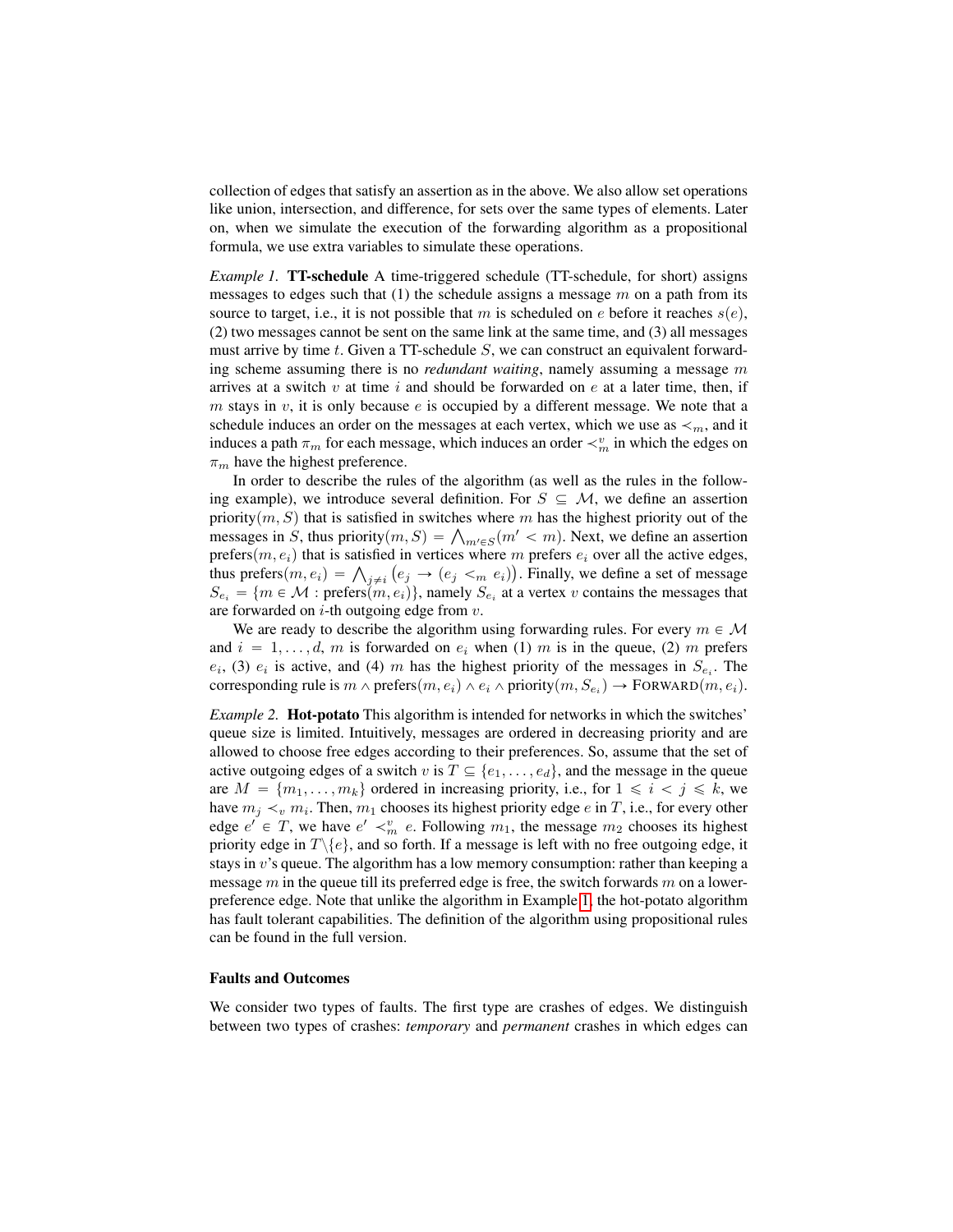and cannot recover, respectively. A second type of fault model we consider are faults on sent messages. We consider *omissions* in which a sent message can be lost. We assume the switches detect such omissions, so we model these faults as a sent message that does not reach its destination and re-appears in the sending switch's queue. As we elaborate in Section [8,](#page-14-0) our approach can handle other faults such as "clock glitches", which are common in practice.

The *outcome* of a forwarding scheme  $F$  is a sequence of *snapshots* of the network at each time point. Each snapshot, which we refer to as a *configuration*, includes the positions of all the messages, thus it is a set of  $|M|$  pairs of the form  $\langle m, v \rangle$ , meaning that m is on vertex v in the configuration. We use  $\mathcal O$  to denote the set of all outcomes. Each outcome in  $\mathcal O$  has  $t + 1$  configurations, thus  $\mathcal O \subseteq (\mathcal M \times V)^{t+1}$ . All outcomes start from the same initial configuration  $\{\langle m, s(m)\rangle : m \in \mathcal{M}\}\$ in which all messages are at their origin. Consider a configuration  $C$ . Defining the next configuration  $C'$  in the outcome is done in two steps. In the first step, we run  $\mathcal F$  in all vertices. Consider a vertex v, let  $T \subseteq out(v)$  be a set of active edges. The set of messages in v's queue is  $M = \{m : \langle m, v \rangle \in C\}$ . Intuitively, we run F at v with input M and T. The forwarding algorithm keeps some of the messages  $S \subseteq M$  in v's queue and forwards others. The messages in S stay in v's queue, thus we have  $\langle m, v \rangle \in C'$  for every message  $m \in S$ . Recall that the algorithm's output is  $O \subseteq (\mathcal{M} \times E)$ , where  $\langle m, e \rangle \in O$  means that  $m$  is forwarded on the link  $e$ . In the second step, we allow omissions to occur on the pairs in O. If an omission occurs on  $\langle m, \langle v, u \rangle \rangle \in O$ , then m returns to the source of the edge and we have  $\langle m, v \rangle \in C'$ , and otherwise, sending is successful and we have  $\langle m, u \rangle \in C'.$ 

We consider probabilistic failures. For every edge  $e \in E$ , we assume there is a probability  $p_{crash}^e$  that  $e$  crashes as well as a probability  $p_{omit}^e$  that a forwarded message on  $e$  is omitted. Allowing different probabilities for the edges is useful for modeling settings in which the links are of different quality. Note that we allow "ideal" links with probability 0 of failing. Faults occur independently though some dependencies arise from our definitions and we highlight them below. In the temporary-crash model, the probability that *e* is active at a time *i* is  $1 - p_{crash}^e$ . In the permanent-crash model, crashes are dependent. Consider a set of active edges  $T \subseteq E$ . The probability that the crashes are dependent. Consider a set of active edges  $T \subseteq E$ . The probability that the active edges in the next time step are  $T' \subseteq T$  is  $\prod_{e \in T'} (1 - p_{crash}^e) \cdot \prod_{e \in (T \setminus T')} p_{crash}^e$ . We define omissions similarly. Consider a configuration  $C$ , active edges  $T$ , and let  $O$ be the output of the algorithm. The probability that an omission occurs to a pair in  $\langle m, e \rangle \in O$  is  $p_{omit}^e$ . Here too there is dependency between omissions and crashes: an omission can only occur on an edge that a message is sent on, thus the edge must be active. Such fault probabilities give rise to a probability distribution on  $\mathcal{O}$ , which we refer to as  $\mathcal{D}(\mathcal{O})$ .

**Definition 1.** *Consider*  $1 \leq \ell \leq |\mathcal{M}|$ *. Let* G *be the set of outcomes in which at least*  $\ell$ *messages arrive on time. We define*  $\text{SCORE}(\mathcal{F}) = \Pr_{\pi \sim \mathcal{D}(\mathcal{O})}[\pi \in G].$ 

#### 3 From Computing Scores to Reasoning About Markov Chains

In this section we show how to reduce the problem of finding the score of a forwarding scheme to a reachability problem on a Markov chain. We describe the intuition for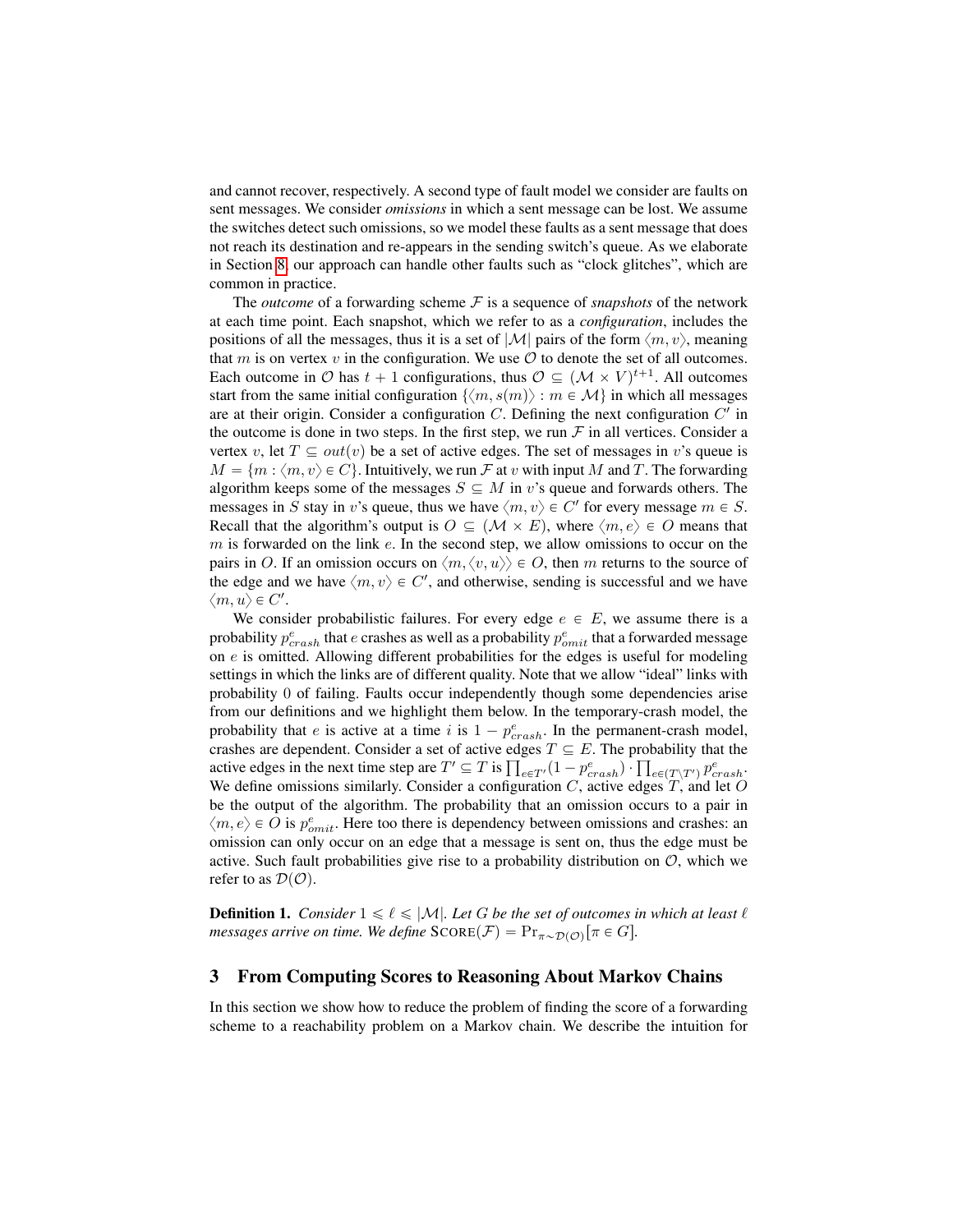the construction and the formal details can be found in the full version. We start with temporary crashes and omissions. A *deterministic automaton* (DFA, for short) is a tuple  $\mathcal{D} = \langle \Sigma, Q, \delta, q_0, F \rangle$ , where  $\Sigma$  is an alphabet, Q is a set of states,  $\delta : Q \times \Sigma \to Q$  is a transition function,  $q_0 \in Q$  is an initial state, and  $F \subseteq Q$  is a set of accepting states. We use |D| to denote the number of states in D. An *automaton frame* is a DFA with no accepting states. A Markov chain is a tuple  $\langle Q, P, q_0 \rangle$ , where Q is a set of states,  $P: Q \times Q \rightarrow [0, 1]$  is a probability function such that for every state  $q \in Q$ , we  $\mathcal{P}: Q \times Q \to [0,1]$  is a probability function such that for every state  $q \in Q$ , we have  $\sum_{e=\langle q,p\rangle \in Q \times Q} \mathcal{P}[e] = 1$ , and  $q_0 \in Q$  is an initial state. A Markov chain induces a probability distribution on finite paths. The probability of a path  $\pi = \pi_1, \ldots, \pi_n$ , where  $\pi_1 = q_0$  is the product of probabilities of the transitions it traverses, thus  $Pr[\pi] =$  $_{1\leq i\leq n}$  Pr[ $\langle \pi_i, \pi_{i+1} \rangle$ ]. For a bound  $t \in \mathbb{N}$ , we use Pr $_{\{\pi: |\pi| \leq t\}}$  to highlight the fact that we are restricting to the probability space on runs of length at most  $t$ .

Consider a network  $\mathcal{N} = \langle V, E \rangle$ , a set of messages  $\mathcal{M}$ , a forwarding scheme  $\mathcal{F}$ , and a message  $m \in \mathcal{M}$ . We describe an automaton frame  $\mathcal{D}_m[\mathcal{N}, \mathcal{M}, \mathcal{F}]$  that simulates the routing of m in N using F. We have  $\mathcal{D}_m[\mathcal{N}, \mathcal{M}, \mathcal{F}] = \langle (2^{\mathcal{M}} \times 2^E) \cup (E \cup \{\perp\}), V \cup$  $E, \delta_m, s(m)$ , where we describe  $\delta_m$  below. We omit N, M, and F when they are clear from the context. Intuitively, the subset of states  $V$  model positions in the network and the subset of states  $E$  are intermediate states that allow us to model omissions. When  $\mathcal{D}_m$  is at state  $v \in V$ , it models the fact that m is in the switch v. Accordingly, the initial state is  $s(m)$  and the transition function  $\delta_m$  simulates the forwarding scheme F: every outgoing transition  $\tau$  from a state  $v \in V$  corresponds to forwarding rule  $\varphi \to \text{FORWARD}(m, e_i)$  for m. The transition  $\tau$  is labeled by an alphabet letter  $(M, T)$ , where  $M \subseteq \mathcal{M}$  models the messages in v's queue, and  $T \subseteq E$  models the active edges. Furthermore, we have  $(M, T) \models \varphi$ , thus m is forwarded on the *i*-th edge leaving v. We refer to the state at the end-point of the transition  $\tau$  as  $e \in E$ , thus e is the *i*-th edge leaving v. Recall that  $e$  is used to model omission. Accordingly, it has two outgoing transitions: one directs back to  $v$ , and the second models a successful transmission and directs to the state that corresponds to the vertex  $t(e)$ .

Next, given a network  $N$ , a set of messages  $M$ , and a forwarding scheme  $\mathcal{F}$ , we construct an automaton-frame DFA  $\mathcal{D}[\mathcal{N}, \mathcal{M}, \mathcal{F}]$  that simulates the runs of all the  $\mathcal{D}_m$ frames. Consider a guarantee constant  $1 \le \ell \le |\mathcal{M}|$ . The constant  $\ell$  determines the accepting states of  $\mathcal{D}[\mathcal{N}, \mathcal{M}, \mathcal{F}]$ : states in which at least  $\ell$  messages arrive on time are accepting. Formally, we have  $\mathcal{D}^{\ell}[\mathcal{N}, \mathcal{M}, \mathcal{F}] = \langle 2^E, V^{|\mathcal{M}|} \cup E^{|\mathcal{M}|}, \delta, q_0^{\mathcal{D}}, F_{\ell} \rangle$ , where we describe the definition of  $q_0^D$ ,  $\delta$ , and  $F_\ell$  below. We omit  $\mathcal{N}, \mathcal{M}, \mathcal{F}$ , and  $\ell$  when they are clear from the context. Recall that  $D$  simulates the execution of the network when routing according to F. A state  $\langle v_1, v_2, \ldots, v_{|\mathcal{M}|} \rangle$  in D represents the fact that, for  $1 \leq$  $i \leq |\mathcal{M}|$ , message  $m_i$  is in the switch  $v_i$  and its frame is in the corresponding state, and similarly for a state in  $E^{|\mathcal{M}|}$ . Accordingly, the initial state  $q_0^{\mathcal{D}}$  is  $\langle s(m_1), \ldots, s(m_{|\mathcal{M}|}) \rangle$ and a state is accepting iff at least  $\ell$  messages arrive at their destination, thus  $F_{\ell}$  =  $\{\langle v_1, \ldots, v_{|\mathcal{M}|}\rangle : |\{j : v_j = t(m_j)\}| \geq \ell\}.$  Recall that the alphabet of a frame  $\mathcal{D}_m$ consists of two types of letters; a letter  $M \subseteq \mathcal{M}$  models the messages in a switch's queue and a letter  $T \subseteq E$  models failures. Since in D, the messages in the queues can be induced by the positions of the frames, the alphabet of the frame  $D$  consists only of the second type of letters. Consider a state  $\langle v_1, v_2, \dots, v_{|\mathcal{M}|} \rangle$  in D and an input letter  $T \subseteq E$ . For  $1 \leq i \leq |\mathcal{M}|$ , let  $M \subseteq \mathcal{M}$  be the messages at vertex  $v_i$ , thus  $M =$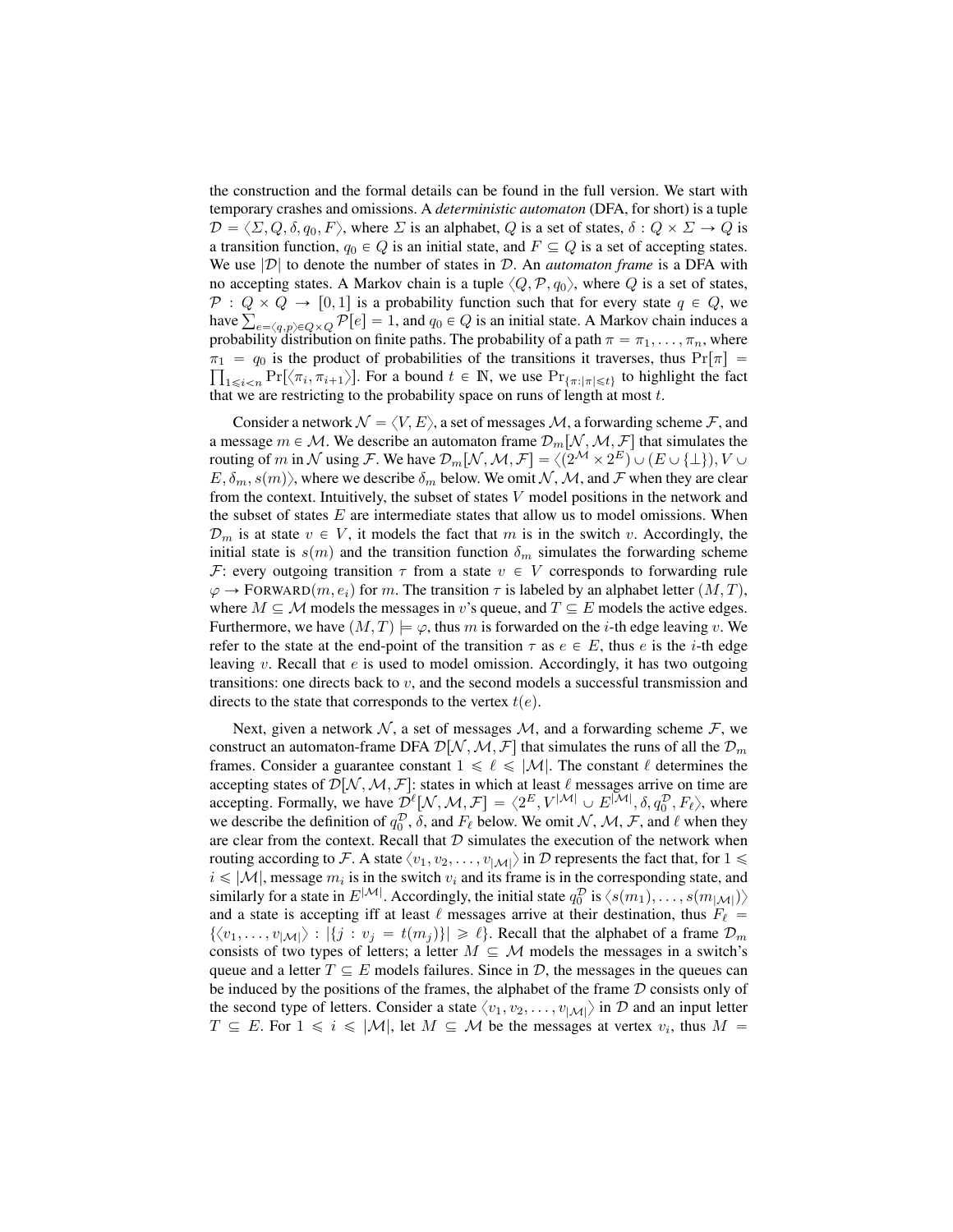$\{m_j : v_j = v_i\}$ . Then, the *i*-th component in the next state of D is  $\delta_{m_i}(v_i, (M, T))$ . The definition for states in  $E^{|\mathcal{M}|}$  is similar, though here, when an outgoing transition is labeled by a letter  $O \subseteq E$ , it models the messages that where successfully delivered.

Recall that the letters in  $\mathcal{D}[\mathcal{N}, \mathcal{M}, \mathcal{F}]$  model failures. We assume probabilistic failures, thus in order to reason about N we construct a Markov chain  $C[N, M, F]$  on the structure of  $\mathcal{D}[\mathcal{N}, \mathcal{M}, \mathcal{F}]$  by assuming a distribution on input letters. Formally, we have  $C[\mathcal{N}, \mathcal{M}, \mathcal{F}] = \langle V^{|\mathcal{M}|} \cup E^{|\mathcal{M}|}, \mathcal{P}, q_0^{\mathcal{D}} \rangle$ , where  $\tau = \langle \overline{v}, \overline{e} \rangle \in V^{|\mathcal{M}|} \times E^{|\mathcal{M}|}$  has a positive probability iff there exists  $T \subseteq E$  such that  $\delta(\overline{v}, T) = \overline{e}$ , then  $\mathcal{P}[\tau] =$  $_{e \in T} p_e \cdot \prod_{e \notin T} (1 - p_e)$ , and the definition of edges from states in  $E^{|\mathcal{M}|}$  to  $V^{|\mathcal{M}|}$  is similar. We can now specify the score of a forwarding scheme as the probability of reaching  $F_\ell$  in  $\mathcal{C}[\mathcal{N}, \mathcal{M}, \mathcal{F}].$ 

<span id="page-8-0"></span>Theorem 1. *Let* N *be a network,* M *a set of messages,* F *be a forwarding scheme, and*  $1 \le \ell \le |\mathcal{M}|$  *a guarantee. For a timeout*  $t \in \mathbb{N}$ , we have that  $Pr_{\{\pi: |\pi| \le t\}}[\{\pi :$  $\pi$  *reaches*  $F_{\ell}$ } *in*  $\mathcal{C}[\mathcal{N}, \mathcal{M}, \mathcal{F}]$  *equals*  $SCORE(\mathcal{F})$ *.* 

The construction above considers temporary crashes. Recall that in permanent crashes, once an edge crashes it does not recover. In order to reason about such crashes, we take a product of D with  $2^{|E|}$ . A state that is associated with a set  $T \subseteq E$  represents the fact that the edges in  $E\setminus T$  have crashed. Thus, input letters from such a state include only edges in T.

#### <span id="page-8-2"></span>4 Computing the Score of a Forwarding Scheme

While Theorem [1](#page-8-0) suggests a method to compute the score of a forwarding scheme by solving a reachability problem on the Markov chain  $\mathcal C$ , the size  $\mathcal C$  is too big for practical purposes. In this section we reason about  $C$  without constructing it implicitly by reducing the scoring problem to #SAT, the problem of counting the number of satisfying assignments of a Boolean formula. We proceed in two steps.

**Simulating executions of**  $D$  Recall that the Markov chain  $C$  shares the same structure as an automaton  $D$  whose input alphabet represents faults. We reason about  $D$  by constructing a Boolean formula  $\psi$  whose satisfying assignments correspond to accepting runs of length t of  $D$ , which correspond in turn to "good outcomes" of the network, i.e., outcomes in which at least  $\ell$  messages arrive on time. The crux of the construction is that the size of  $\psi$  is proportional to the sum of sizes of the  $\mathcal{D}_m$  automata that compose  $D$  rather than the product of their sizes, which is the size of  $D$ . In order to ensure that the run a satisfying assignment simulates, is accepting, we need to verify that at least  $\ell$ messages arrive on time. We show how to simulate a counter using a Boolean formula in the following lemma whose proof can be found in the full version.

<span id="page-8-1"></span>**Lemma 1.** *Consider a set* X of  $|M|$  *variables, a truth assignment*  $f: X \rightarrow \{ \text{tt}, \text{ff} \}$ , *and a constant*  $1 \leq \ell \leq |\mathcal{M}|$ *. There is a Boolean formula*  $CNT_\ell$  *over variables*  $X \cup Y$ *such that there is a satisfying assignment to*  $CNT_\ell$  *that agrees with* f *on* X *iff*  $|\{x \in \mathbb{R}^d : |f(x)| \leq C\}$  $X : f(x) = \pm \frac{1}{2} \ge \ell$ . The size of Y is  $|M| \cdot \log[\ell + 1]$  and  $CNT_{\ell}$  has linear many *constraints in*  $|X \cup Y|$ *.*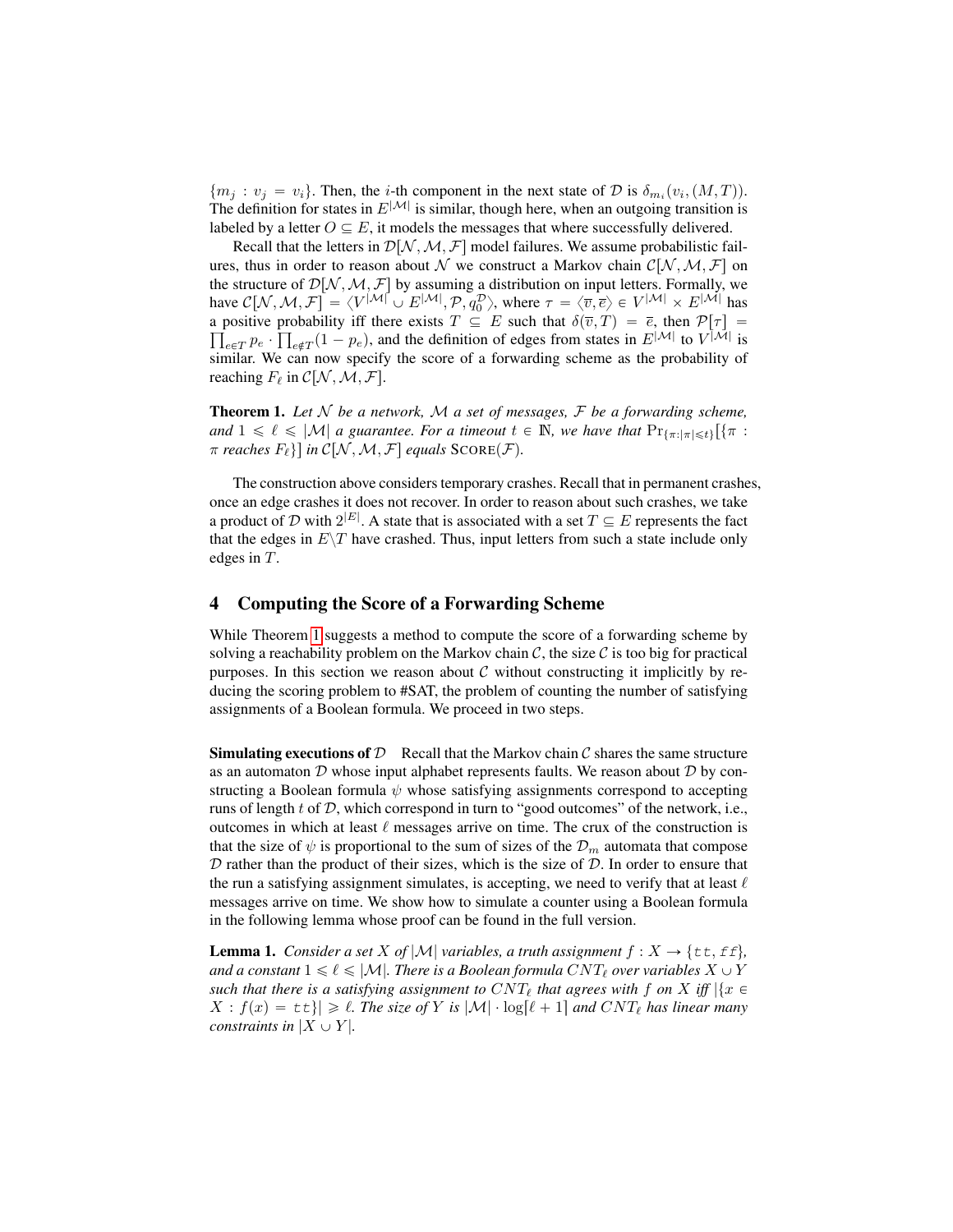<span id="page-9-0"></span>We proceed to construct the formula  $\psi$ .

Theorem 2. *Given a forwarding scheme* F *for a network* N *, a set of messages* M*, and two constants*  $t, \ell \in \mathbb{N}$ , there is a Boolean formula  $\psi$  such that there is a one-to-one cor*respondence between satisfying assignment to*  $\psi$  *and accepting runs of*  $\mathcal{D}^{\ell}[\mathcal{N},\mathcal{M},\mathcal{F}].$ *The size of*  $\psi$  *is poly* $(|\mathcal{N}|, |\mathcal{F}|, |\mathcal{M}|, t, \log \ell)$ *.* 

*Proof.* We describe the intuition of the construction and the detail can be found in the full version. We use  $|\mathcal{M}| \cdot |\mathcal{N}| \cdot t$  variables to simulate the execution of the underlying  $|\mathcal{M}|$ frames. A variable of the form  $x_{m,v,i}$  represents the fact that message m is on switch v at time i. We model the faults using variables: a variable  $x_{e,i}$  represents the fact that e is active at time i and a variable  $x_{e,m,i}$  represents the fact that sending message m on link  $e$  at time  $i$  was successful. Recall that the transition function of the frames corresponds to the forwarding algorithm, which is given by a set of propositional rules. We simulate these rules using a Boolean formula over the variables. Finally, we add constraints that require that the run starts from the initial state, i.e.,  $x_{m,s(m),1} = \pm \pm$ , and ends in an accepting state, i.e.,  $|\{m \in \mathcal{M} : x_{m,t(m),t} = \pm \}|\geq \ell$ . For the later we use the assertion  $CNT_\ell$  that is described in Lemma [1](#page-8-1) with  $X = \{x_{m,t(m),t} : m \in \mathcal{M}\}\.$ 

**Reasoning about C using**  $\psi$  Recall that in Theorem [1,](#page-8-0) we reduce the problem of scoring a forwarding scheme to the problem of finding the probability of reaching the accepting states in C in t iterations. By Theorem [2](#page-9-0) above, a satisfying assignment f to  $\psi$  corresponds to such an execution r. We think of f as having a probability, which is  $Pr[r]$ . Let  $SAT(\psi)$  be the set of satisfying assignments to  $\psi$ . We have established the Pr[*r*]. Let  $SAT(\psi)$  be the set of satisfying assignments<br>following connection:  $Score(\mathcal{F}) = \sum_{f \in SAT(\psi)} Pr[f].$ 

Recall that #SAT is the problem of counting the number of satisfying assignments of a Boolean formula. The counting problem in the right-hand side of the equation above is a *weighted-model counting* (WMC, for short) problem, which generalizes #SAT. The input to WMC is a Boolean formula  $\varphi$  and a weight function w that assigns to each satisinput to WMC is a Boolean formula  $\varphi$  and a weight function  $w$  that assigns to each satis-<br>fying assignment a weight, and the goal is to calculate  $\text{Score}(\varphi) = \sum_{f \in SAT(\varphi)} w(f)$ . #SAT is a special case in which the weight function is  $w \equiv 1$ , thus all assignments get weight 1. In order to distinguish between the two problems, we sometimes refer to #SAT as *unweighted model counting* (UMC, for short).

The last step in our solution adjusts  $\psi$  to fit in the framework of [\[7\]](#page-15-10) and use the reduction there from WMC to UMC. Their framework deals with weight functions of a special form: each literal has a probability of getting value true and the literals are independent. So the weight of an assignment is the product of the literals' probabilities. Accordingly, they call this fragment *literal-weighted* WMC. Formally, we have a ties. Accordingly, they call this fragment *literal-weighted* WMC. Formally, we have a probability function Pr[*l*], for every literal *l* in  $\psi$ . We define  $w(f) = \prod_{l:\sigma(l)=\text{tt}} Pr[l]$ . boability function  $\Pr[\iota]$ , for every fiteral  $\iota$  in  $\psi$ , we define  $\iota_{l:\sigma(l)=\text{ff}}(1-\Pr[l]),$  and  $\text{SCORE}(\psi) = \sum_{f \in SAT(\psi)} w(f)$ .

**Theorem 3.** *Consider the WMC instance*  $\langle \psi, w \rangle$ *, where*  $\psi$  *is the Boolean formula obtained in Theorem* [2](#page-9-0) *and, for*  $f \in SAT(\psi)$  *with corresponding execution* r*, we have*  $w(f)$  = Pr[r]. There is a literal-weighted WMC  $\langle \psi', w' \rangle$  and a factor  $\gamma$  such that  $\gamma \cdot \text{SCORE}(\psi') = \text{SCORE}(\psi)$  and  $\psi'$  is polynomial in the size of  $\psi$ .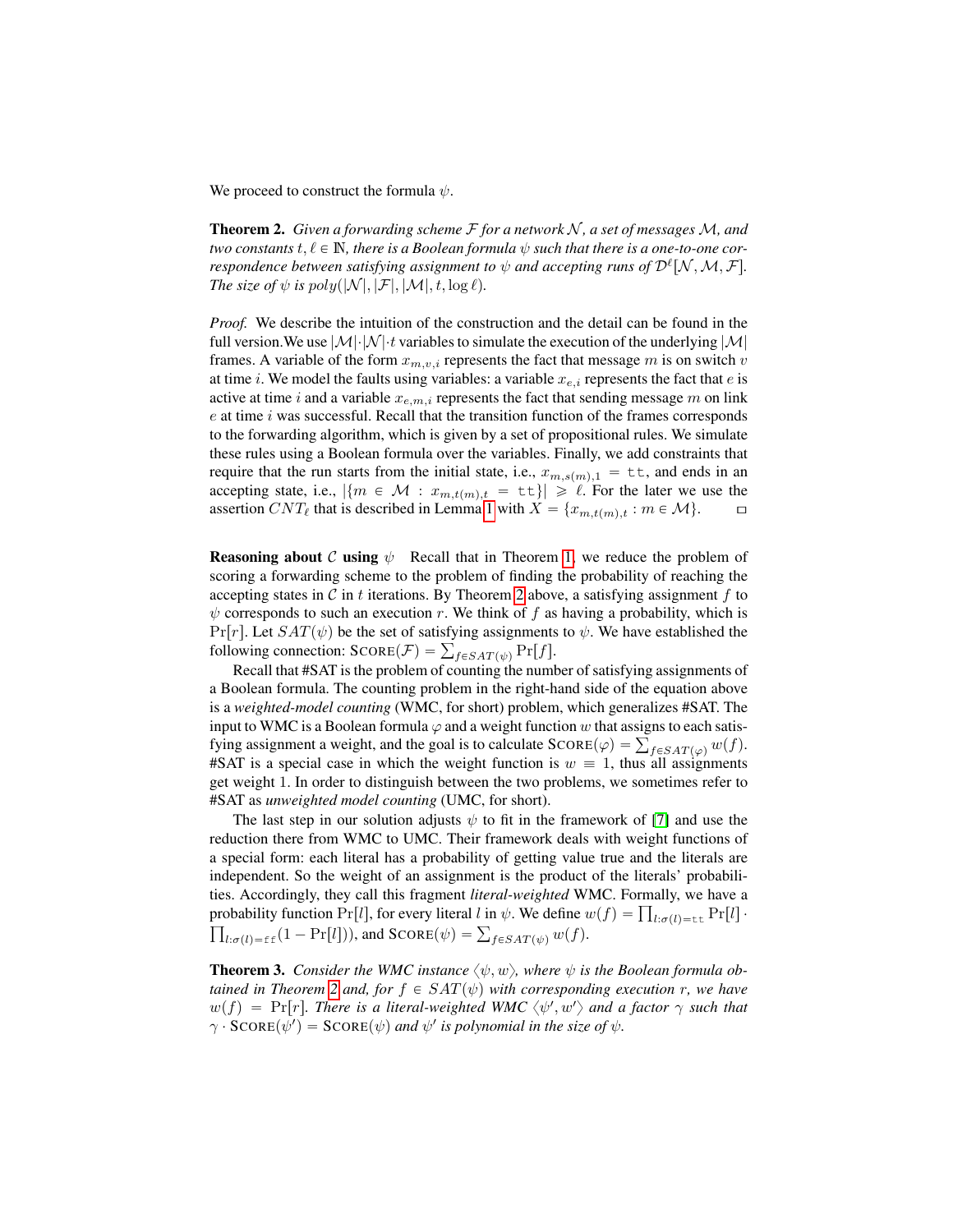*Proof.* We prove for temporary crashes and omits and for permanent crashes the proof is similar and can be found in the full version. Recall that there are two types of variables in  $\psi$ ; variables of the form  $x_{m,v,i}$  that simulate the runs of the underlying automata and variables of the form  $x_{e,i}$  that represent the fact that a fault occurs in e (crashes for odd  $i$  and omissions for even  $i$ ). Since the automata are deterministic, the values of the first type of variables is determined by the second type of variables. A first attempt to define the weights of the  $x_{e,i}$  variables would be to set them to  $p_{crash}^e$  and  $p_{omit}^e$ , respectively. However, this definition fails as there is dependency between crashes and omits; an omit cannot occur on an edge that crashes. In the following, we introduce new variables to correct the dependencies.

It is convenient to add a variable  $fr_{e,i}$  that gets value true when one of the messages is forwarded on e at time i, thus an omission can occur only if  $fr_{e,i} = \text{tt}$ . Note that it is implicit that  $fr_{e,i} = \pm \pm$  only when e does not crash. Let i be even, and recall that  $x_{e,i} = \pm \pm$  when e exhibits an omission. The behavior we are expecting is  $Pr[x_{e,i} = \text{tt}|fr_{e,i} = \text{tt}] = p_{omit}^e$  and  $Pr[x_{e,i} = \text{tt}|fr_{e,i} = \text{ff}] = 0$ . In order to model this behavior, we multiply the score of  $\psi'$  by  $\gamma$ , add two independent variables  $a_{e,i}$  and  $b_{e,i}$  with respective weights a and b, which we calculate below, and constraints  $a_{e,i} = x_{e,i} \wedge fr_{e,i}$  and  $b_{e,i} = -x_{e,i} \wedge \neg fr_{e,i}$ . Recall that  $Pr[x_{e,i} = \text{tt}|fr_{e,i} = \text{tt}]$ should equal  $p_{omit}^e$ . In that case, we have  $a_{e,i} = \text{tt}$  and  $b_{e,i} = \text{ft}$  with probability  $a \cdot (1 - b)$ . Thus, we have  $p_{omit}^e = \gamma \cdot a \cdot (1 - b)$ . We do a similar calculation for the three other cases to obtain two other equations:  $1 - p_{omit}^e = \gamma \cdot (1 - a) \cdot (1 - b)$  and  $1 = \gamma \cdot (1 - a) \cdot b$ . Thus, we define  $a = p_{omit}^e$ ,  $b = \frac{1}{2 - p_{omit}^e}$ , and  $\gamma^{-1} = (1 - a) \cdot b$ .  $\Box$ 

Finally, we use the reduction from literal-weight WMC to UMC as described in [\[7\]](#page-15-10), thus we obtain the following.

<span id="page-10-0"></span>Theorem 4. *The problem of scoring a forwarding scheme is polynomial-time reducible to #SAT.*

## 5 Computational Complexity

We study the computational complexity of finding the score of a forwarding scheme. We show that it is #P-complete by showing that it is equivalent to the problem of counting the number of satisfying assignments of a Boolean formula (a.k.a the #SAT problem).

Theorem 5. *The problem of computing the score of a forwarding scheme is #P-Complete.*

*Proof.* The upper bound follows from Theorem [4.](#page-10-0) For the lower bound, we reduce #3SAT, the problem of counting the number of satisfying assignments of a 3CNF formula, to the problem of finding the score of a forwarding scheme. Consider an input 3CNF formula  $\psi = C_1 \wedge \ldots \wedge C_k$  over a set X of n variables. We construct a network N with  $n + k$  messages, a forwarding scheme F, and  $t, \ell \in \mathbb{N}$ , such that the number of satisfying assignments to  $\psi$  is  $(1 - \text{SCORE}(\mathcal{F})) \cdot 2^n$ . We describe the intuition of the construction and the details can be found in the full version.

We have two types of messages; *variable messages* of the form  $m<sub>x</sub>$ , for  $x \in X$ , and *clause messages* of the form  $m<sub>C</sub>$ , where C is a clause in  $\psi$ . A variable message  $m<sub>x</sub>$ has two possible paths it can traverse  $\pi_x$  and  $\pi_{\neg x}$ , where the probability of traversing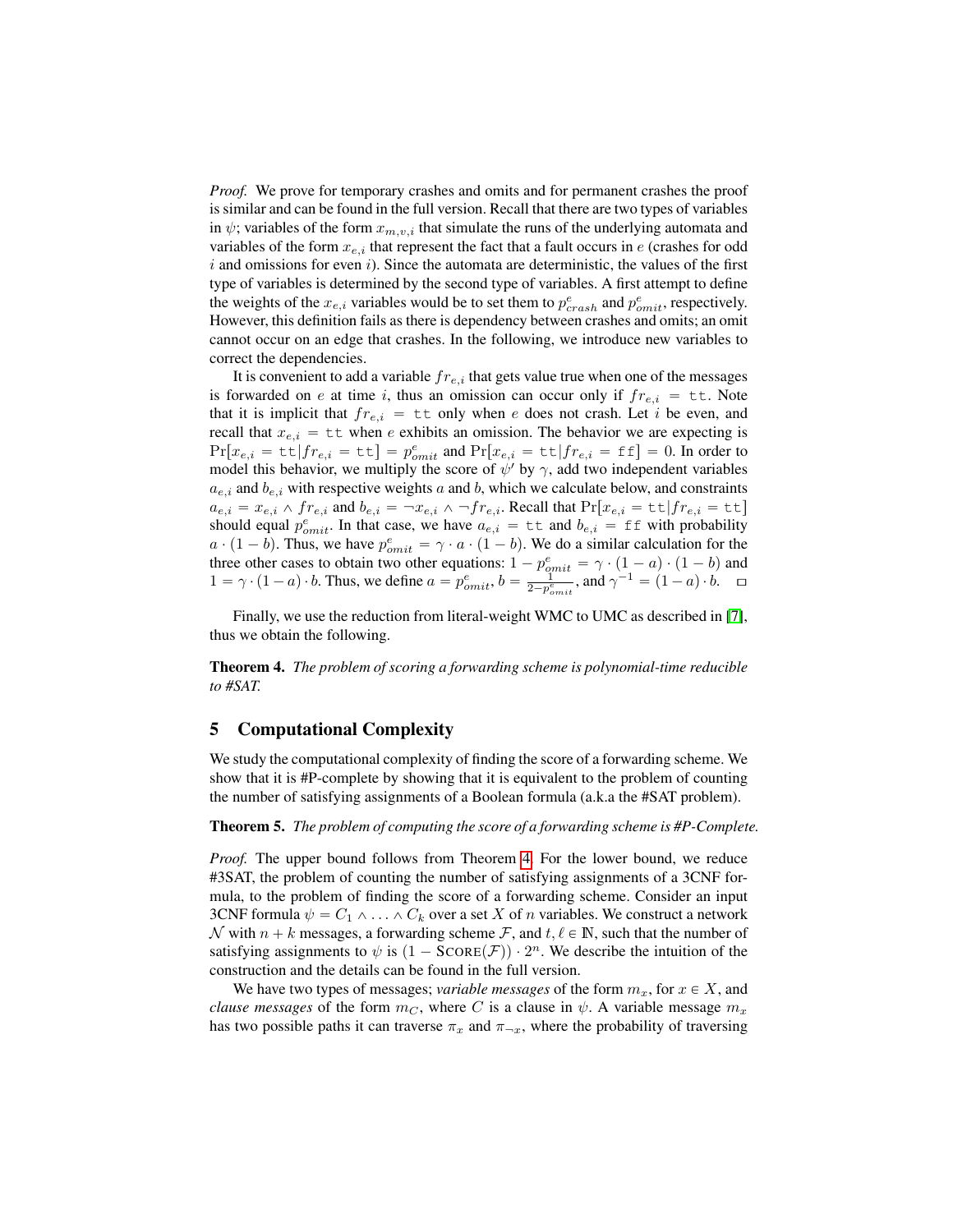each path is 0.5. We achieve this by using the hot-potato algorithm of Example [2,](#page-5-1) using  $\pi_x$  as the first-choice path for  $m_x$  and  $\pi_{\neg x}$  as the second-choice path, and having the first edge on  $\pi_x$  crash with probability 0.5 and all other edges cannot crash. There is a clear one-to-one correspondence between outcomes and assignments to the variables: an outcome  $\tau$  corresponds to an assignment  $f : X \to \{\text{tt}, \text{ff}\},$  where  $f(x) = \text{tt}$ if  $m_x$  traverses  $\pi_x$  in  $\tau$  and  $f(x) = \text{ff}$  if  $m_x$  traverses  $\pi_{\neg x}$  in  $\tau$ . Since crashes in times later than 0 do not affect the choice of  $m_x$ , we have Pr [outcomes with  $\pi_x$ ] = Pr[outcomes with  $\pi_{\neg x}$ ] = 0.5, thus the probability of every assignment is  $1/2^n$ .

Finally, we associate satisfying assignments with bad outcomes. A bad outcome is an outcome in which no message arrives on time, thus  $\ell = 1$ . Both paths for the variable messages are longer than the timeout  $t$ , so these messages miss the timeout in any case. Each clause message  $m<sub>C</sub>$  has a unique path  $\pi<sub>C</sub>$  and its length is t. Let  $l \in \{x, \neg x\}$  be a literal in C. Then,  $\pi_C$  intersects the path  $\pi_l$  in exactly one edge e. The paths are "synchronized" such that if  $m_x$  chooses  $\pi_l$ , then both  $m_x$  and  $m_y$  reach the origin of e at the same time. Since  $m_x$  has precedence over  $m_C$ , it will traverse e first, making  $m<sub>C</sub>$  wait at  $s(e)$  for one time unit and causing it to miss the timeout (recall that  $|\pi_C| = t$ ). Note that  $m_C$  misses the timeout iff one of the literals in it gets value tt. Thus, an outcome in which all clause messages miss the timeout, i.e., a bad outcome, corresponds to a satisfying assignment to  $\psi$ , and we are done.

#### <span id="page-11-0"></span>6 Estimating the Score of a Forwarding Scheme

In this section we relax the requirement of finding an *exact* score and study the problem of estimating the score. We study probabilistic algorithms that with high probability return a score that is close to the exact score.

Iterative counting approach We build on the counting method developed in Sec-tion [4.](#page-8-2) A first attempt to estimate the score would be to feed the Boolean formula  $\psi'$  we develop there into a tool that approximately solves #SAT. However, this attempt fails as the reduction of [\[7\]](#page-15-10) from weighted to unweighted counting produces an instance that is particularly hard to solve for such solvers. In order to use the literature on approximate counting, we must develop a different technique. We take advantage of the fact that in practice, the probability of failures is very small. Thus, the executions that include many faults have negligible probability. We find an approximate score of a forwarding scheme in an iterative manner. We start with a score of 0 and uncertainty gap 1, and iteratively improve both. We allow only permanent edge crashes in this approach and we require all edges to have the same probability. In each iteration we allow exactly  $k$  crashes. Calculating the probability of all outcomes with  $k$  crashes is not hard. The proof of the following lemma can be found in the full version.

**Lemma 2.** The probability of all outputs with exactly  $k$  crashes is  $\binom{|E|}{k}$  $\cdot (1-p_{crash})^{(|E|-k)\cdot t}.$  $(1 - (1 - p_{crash})^t)^k$ .

We find the probability of the "good outcomes" with  $k$  crashes using a counting method, add to the score of the scheme and update the uncertainty gap by deducting the probability of the bad outcomes. We use the weighted counting framework of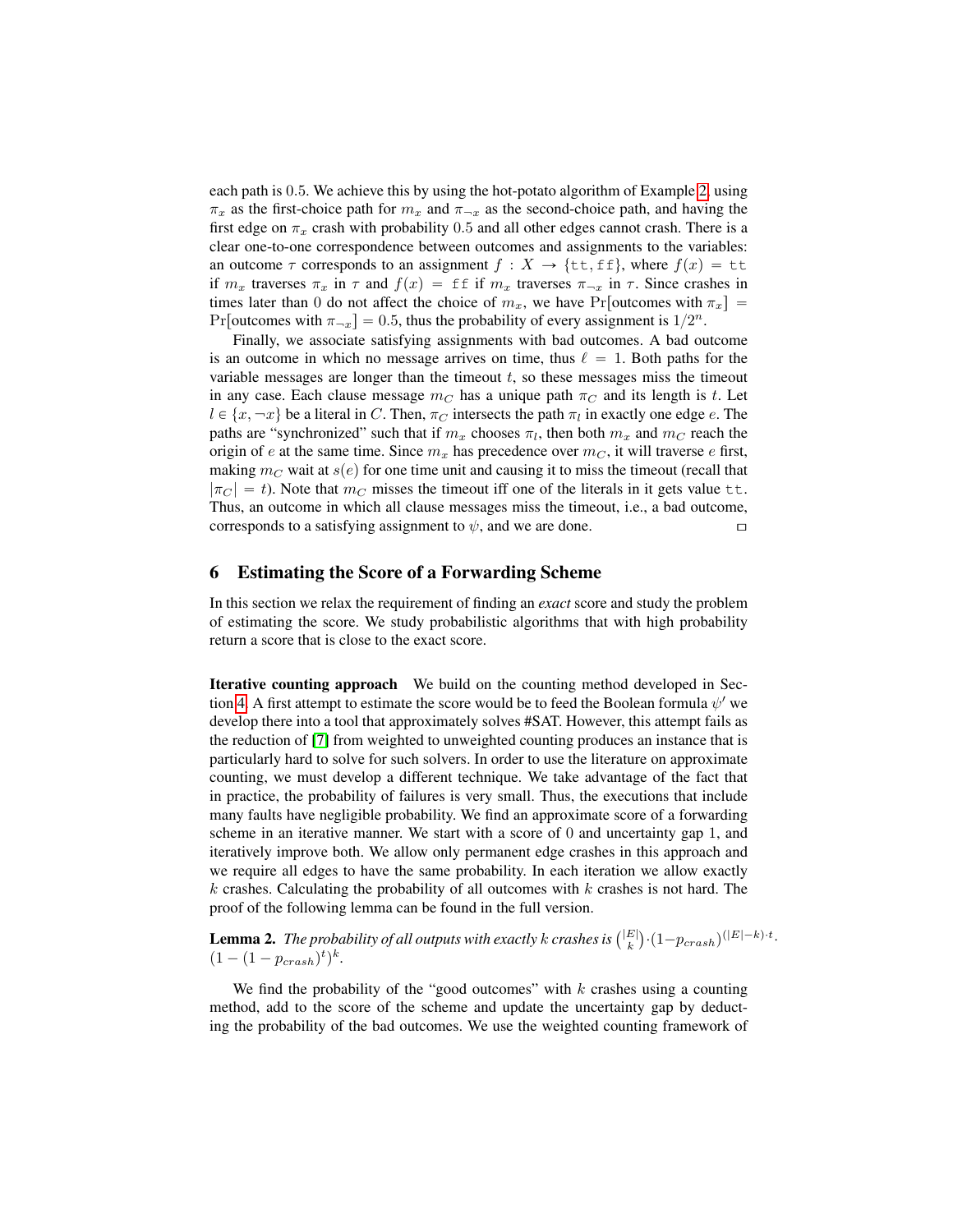[\[6\]](#page-15-15) (which is not weighted-literal WMC). Restricting to  $k$  crashes has two advantages, which significantly speed up the counting. First, the solution space is significantly reduced. More importantly, we use the fact that the probabilities of the outcomes do not vary too much. The running time of the method of [\[6\]](#page-15-15) depends on a given estimation of the ratio between the weight of the maximal weighted satisfying assignment and the minimal weighted one, which the authors refer to as the *tilt*. The proof of the following lemma can be found in the full version.

**Lemma 3.**  $\text{tilt} \leq (1 - p_{\text{crash}})^{k \cdot t}$ .

We describe the pseudo code of the approach below.

**Input:** A network  $\mathcal{N} = \langle V, E \rangle$ , a set of messages M, a forwarding scheme F, constants  $t, \ell \in \mathbb{N}$ , the probability of a permanent crash  $p_{crash}$ , and  $\epsilon > 0$ .

**Output:** An additive  $\epsilon$ -approximation of SCORE $(\mathcal{F})$ . uncertainty  $= 1$ , score  $= 0, k = 0$ . while *uncertainty*  $> \epsilon$  do  $all \leftarrow$  Probability of all outcomes with k crashes.  $bad \leftarrow \text{CALCBADPROB}(\mathcal{N}, \mathcal{M}, \mathcal{S}, t, \ell, k)$ uncertainty  $-$  all; score  $+$   $=$   $(all - bad); k$   $++;$ return score

# 6.1 A Monte-Carlo Approach

The Monte-Carlo approach is a very simple and well-known approach to reason about reachability in Markov chains. It performs well in practice as we elaborate in Section [7.](#page-12-0) We perform *n* probabilistic simulations of the execution of the Markov chain  $C$  for  $2t$ iterations, where  $t$  is the timeout and  $n$  is a large number which we choose later. In each simulation, we start from the initial state of  $C$ . At each iteration we probabilistically choose an outgoing edge and follow it. If we reach a state in  $F_\ell$ , we list the experiment as 1, and otherwise as 0. We use  $y_1, \ldots, y_n$  to refer to the outcomes of the experiments, thus  $y_i \in \{0, 1\}$ . Let r be the number of successful experiments. We return  $r/n$ . We use Hoeffding's inequality to bound the error:  $Pr[\frac{1}{n}]$ ui e $\sum^n$  $_{i=1}^{n} y_{i} - \text{SCORE}(\mathcal{F}) \geq \epsilon \leq e^{-2n\epsilon^{2}}.$ Thus, we choose  $n$  so that given requirements on the error and confidence are met.

#### <span id="page-12-0"></span>7 Evaluation

In this section we evaluate the techniques to compute the exact and approximate score of a forwarding scheme. We compare the scalability of these approaches. Our counting techniques rely on black-boxes that count the number of satisfying assignments of a SAT formula. We used sharpSAT [\[29\]](#page-16-9) to exactly solve #SAT and WeightMC [\[6\]](#page-15-15) to approximately solve weighted #SAT. Our implementations are in Python and we ran our experiments on a personal computer; an Intel Core i3 quad core 3.40 GHz processor.

Generating a setting We evaluate the algorithm on networks that were generated randomly using the library Networkx [\[13\]](#page-15-16). We fix the number of vertices, edges, and messages and generate a random directed graph. We consider relatively dense graphs,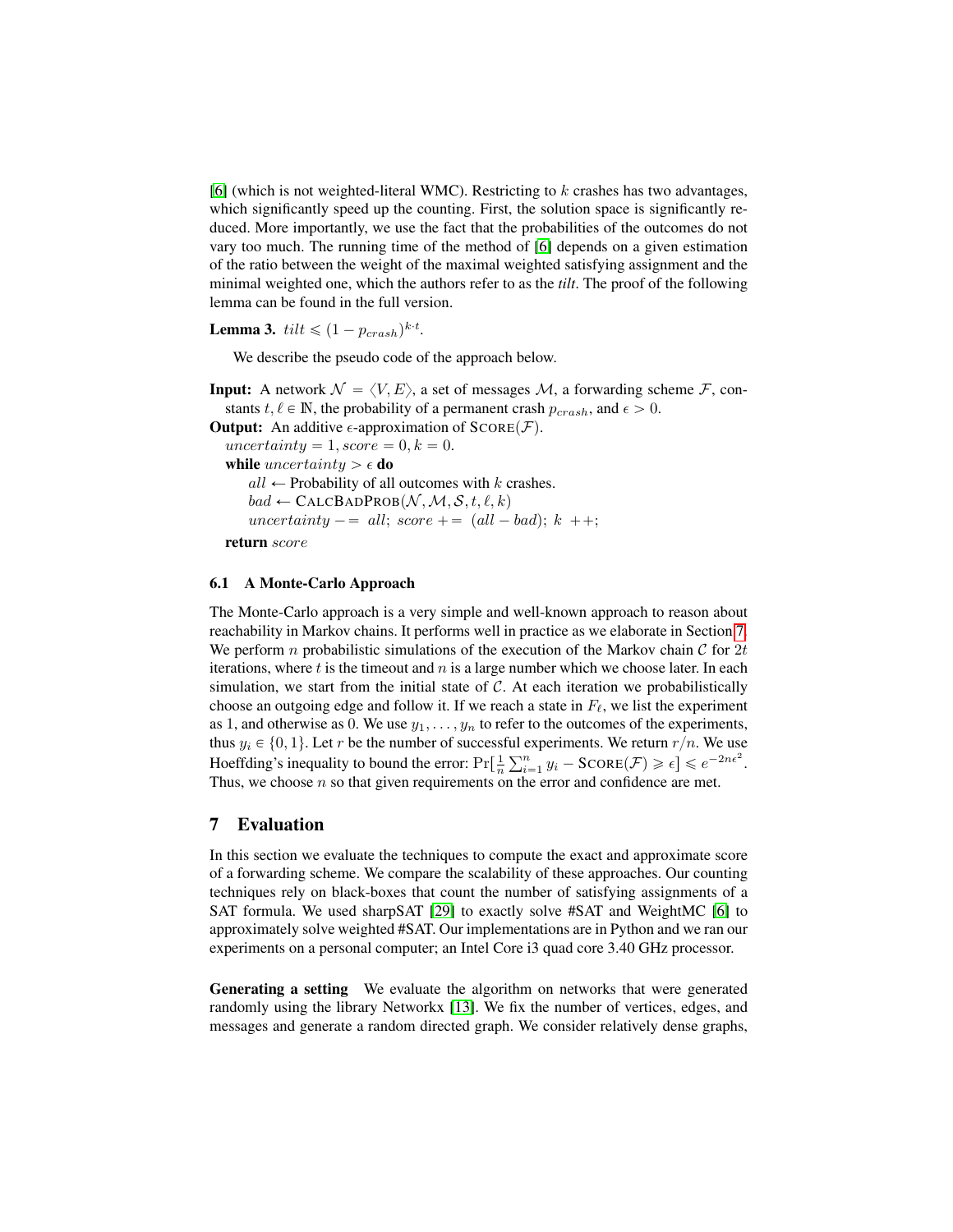where the number of edges are approximately 2.5 times the number of vertices. Once we have a graph, we randomly select a source and a target for each message. Recall that a forwarding scheme has three components: the forwarding algorithm, message priorities, and edge priorities for each message.

The forwarding algorithm we use is the "Hot-potato" algorithm, which is described in Example [2](#page-5-1) and has some error-handling capabilities. We choose the message priorities arbitrarily, and we choose the edge preference as follows. We follow a common practice in generating TT-schedules in which we restrict messages to be scheduled on few predefined paths from source to target [\[27](#page-16-13)[,23\]](#page-16-14). For each message, we select a "firstchoice" path  $\pi_m$  using some simple heuristic like taking the shortest path between  $s(m)$ and  $t(m)$ , and a "fall-back" path from each vertex on  $\pi_m$  to  $t(m)$ . The collection of fallback paths form a DAG with one sink  $t(m)$ . This restriction significantly shrinks the formula  $\psi$  that we construct. We assume permanent crashes, and set the probabilities of a crash and an omission uniformly in the network to be 0.01. This is a very high probability for practical uses, but we use it because it is convenient to evaluate the calculation methods with a high probability, and the actual score of the forwarding scheme is less important to us. All results have been averaged over 3-5 runs. Each program times out after 1 hour, returning "timeout" if it has not terminated by then.

Execution time measurements We have implemented the exact and estimating approaches that are described in Sections [4](#page-8-2) and [6.](#page-11-0) The running times are depicted in Figure [1.](#page-13-0) We note that it is unfair to compare the exact method to the estimation ones, and we do it nonetheless as it gives context to the results. The sharpSAT tool performs well (even better than the approximation tools) for small instances. But, the jump in running time is sudden and occurs for networks with 7 nodes, where the running time exceeded an hour.



<span id="page-13-0"></span>Fig. 1. The running time of the approaches on increasing-sized networks.

| Num. of nodes Exact Monte-Carlo Error |       |       |        |
|---------------------------------------|-------|-------|--------|
|                                       | 0.998 | 0.998 | 0.0002 |
|                                       | 0.965 | 0.963 | 0.001  |
|                                       | 0.967 | 0.968 | 0.0005 |

<span id="page-13-1"></span>Table 1. Comparison of the exact score with the one obtained by the Monte-Carlo approach.

For estimating the score, we have implemented two approaches; an iterative approach and a Monte-Carlo approach. Recall that the crux in the first approach is computing the probability of bad outcomes with exactly  $k$  crashes. We use two techniques; the tool weightMC [\[6\]](#page-15-15) as well as a naive counting method: we iteratively run Z3 [\[10\]](#page-15-11)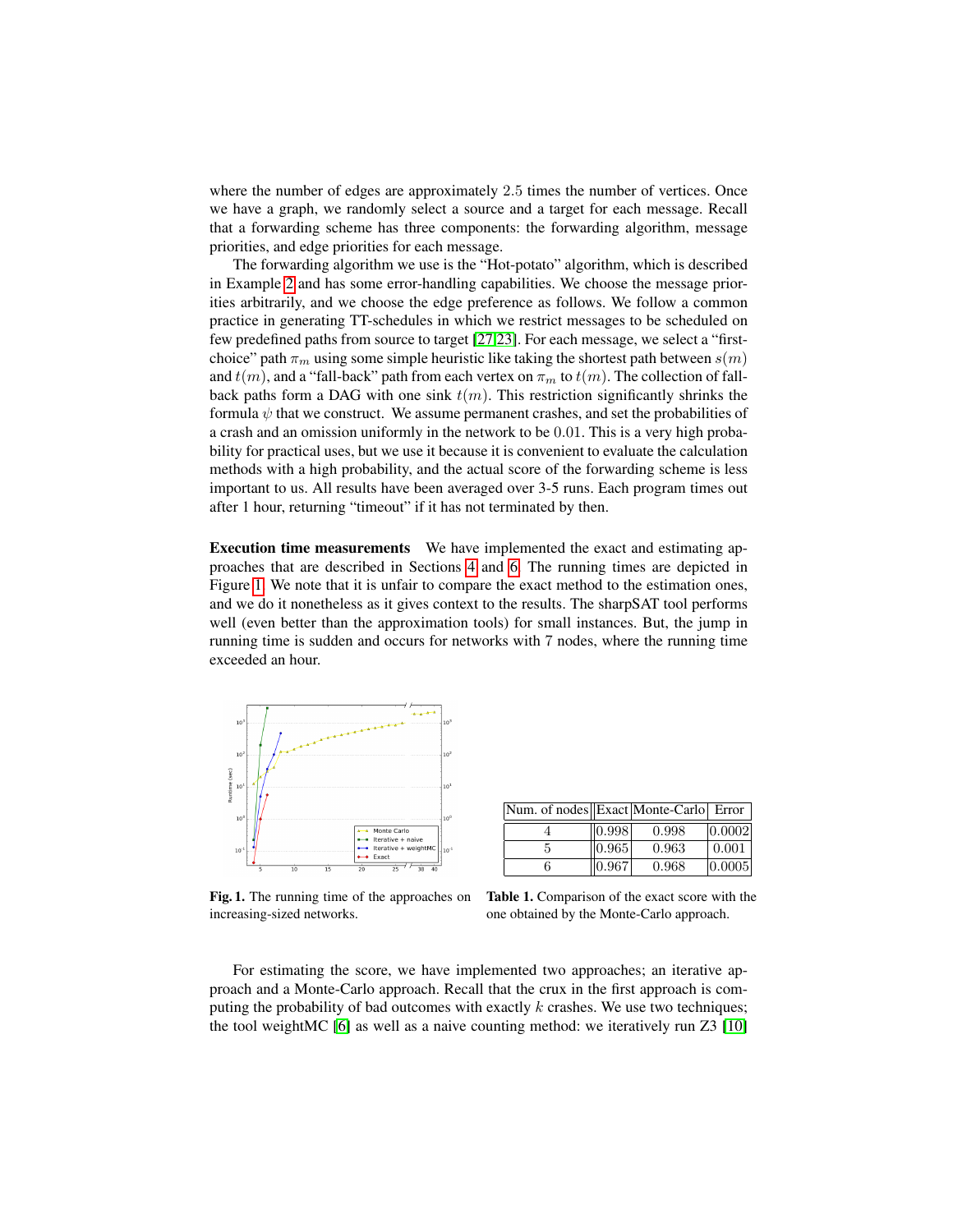to find an assignment and add its negation to the solver so that it is not found again. We combine the naive approach with an optimization that is similar to the one that was shown to be helpful in [\[3\]](#page-15-6), but we find it is not helpful in our setting.

Finally, we implemented a Monte-Carlo approach in Python using randomization functions from the Numpy library. We ran the simulations on 4 threads, which we found was an optimal number for our working environment. We evaluated the Monte Carlo approach using an error  $\epsilon = 0.01$ , and a confidence of  $\delta = 0.99$ .

The leading estimation method is the Monte-Carlo approach, which scales quite well; in reasonable time, it can calculate the score of moderate sized networks and shows a nice linear escalation with the network growth. It is somewhat frustrating that this simple approach beats the approaches that rely on counting hands down as a significant amount of work, both theoretical and in terms of optimizations, has been devoted in them. As mentioned earlier, the research on SAT counting is still new and we expect improvements in the tools, which will in turn help with our scalability.

Evaluating the approximation Apart from the theoretical interest in an exact solution, it can serve as a benchmark to evaluate the score the estimation methods output. In Table [1,](#page-13-1) we compare the scores obtained by the exact solution and by the Monte-Carlo solution and show that the error is well below our required error of 0.01.

#### <span id="page-14-0"></span>8 Discussion

We introduce a class of forwarding schemes that are capable of coping with faults and we reason on the predictability of a forwarding scheme. We study the problem of computing the score of a given a forwarding scheme  $\mathcal F$  in a network  $\mathcal N$  subject to probabilistic failures, namely the probability that at least  $\ell$  messages arrive on time when using  $F$  to forward messages in  $N$ . We reduce the problem of scoring a forwarding scheme to #SAT, the problem of counting the number of satisfying assignments of a Boolean formula. Our reduction goes through a reachability problem on a succinctly represented Markov chain  $\mathcal{C}$ . The Boolean formula we construct simulates the executions of  $\mathcal{C}$ . We considered a class of forwarding schemes that operate in a network with a notion of global time and two types of faults; edge crashes and message omissions. Our solution is general and allows extensions in all three aspects. We can add features to our forwarding scheme such as allowing "message waits" (as was mentioned in Example [1\)](#page-5-0) or even probabilistic behavior of the switches as long as the forwarding scheme is represented by propositional rules in the switches, we can support asynchronous executions of the switches (which requires a careful definition of "timeout"), and we can support other faults like "clock glitches" in which a message arrives at a later time than it is expect to arrive. Our work on reasoning about Markov chains with the "product-like" structure of  $C$  is relevant for other problems in which such structures arise. For example in rea-soning about concurrent probabilistic programs [\[31\]](#page-16-15), where  $\mathcal C$  simulates the execution of concurrent programs modeled using automata.

Acknowledgments We thank Kuldeep Meel for his assistance with the tools as well as helpful discussions.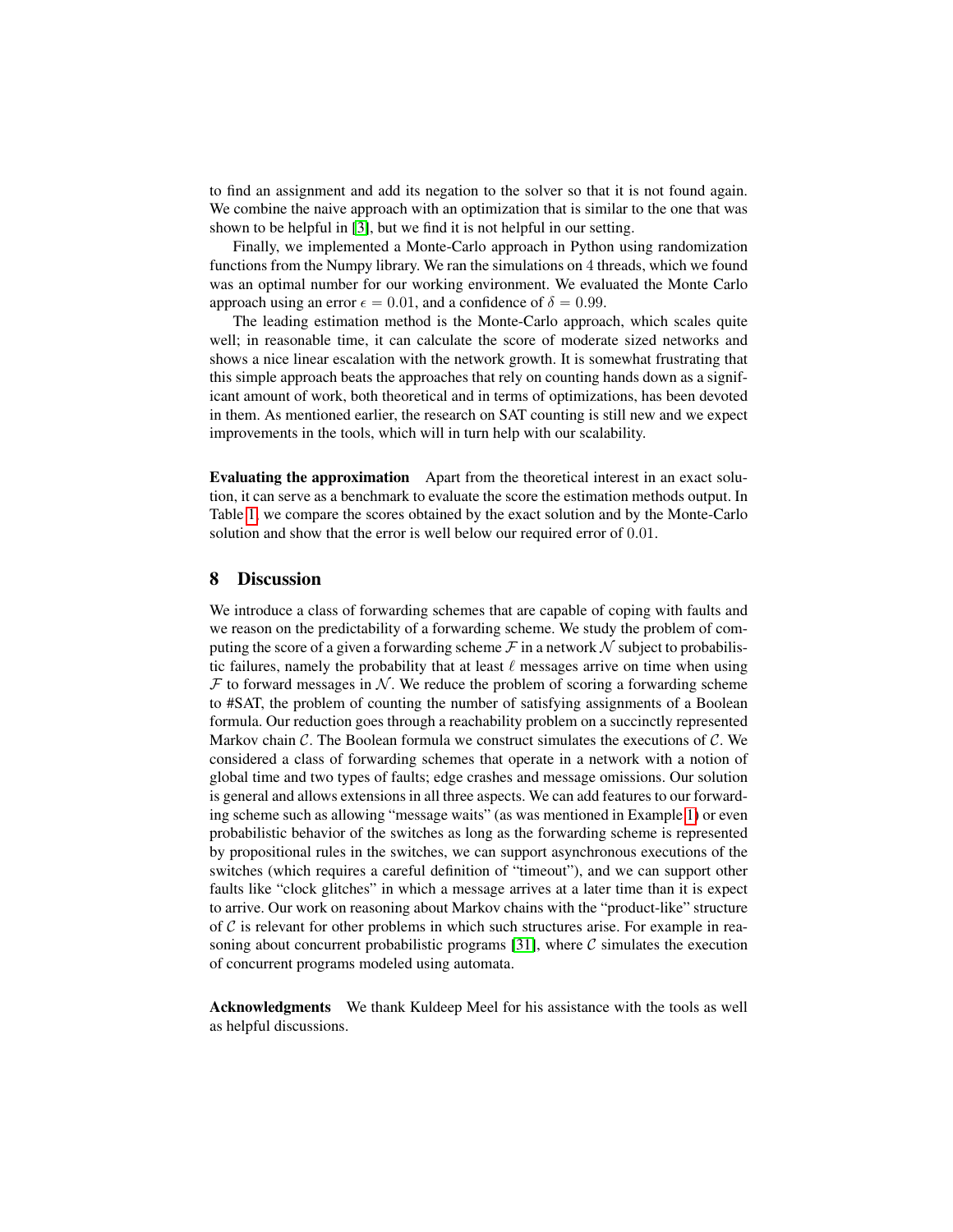## References

- <span id="page-15-13"></span>1. M. AlTurki and J. Meseguer. Pvesta: A parallel statistical model checking and quantitative analysis tool. In *Proc. 4th CALCO*, pages 386–392, 2011.
- <span id="page-15-14"></span>2. G. Avni, S. Goel, T. A. Henzinger, and G. Rodriguez-Navas. Computing scores of forwarding schemes in switched networks with probabilistic faults.  $coRR$ , abs/0902.0885, 2017. [http:](http://arxiv.org/abs/1701.03519) [//arxiv.org/abs/1701.03519](http://arxiv.org/abs/1701.03519).
- <span id="page-15-6"></span>3. G. Avni, S. Guha, and G. Rodriguez-Navas. Synthesizing time-triggered schedules for switched networks with faulty links. In *Proc. 16th IEEE/ACM Int. Conf. on Embedded Software*, 2016.
- <span id="page-15-5"></span>4. G. Avni and O. Kupferman. Stochastization of weighted automata. In *Proc. 40th Int. Sym. on Mathematical Foundations of Computer Science*, volume 9234 of *Lecture Notes in Computer Science*, pages 89–102. Springer, 2015.
- <span id="page-15-2"></span>5. G. Bauer and H. Kopetz. Transparent redundancy in the time-triggered architecture. In *Dependable Systems and Networks, 2000. DSN 2000. Proceedings International Conference on*, pages 5–13. IEEE, 2000.
- <span id="page-15-15"></span>6. S. Chakraborty, D. J. Fremont, K. S. Meel, S. A. Seshia, and M. Y. Vardi. Distribution-aware sampling and weighted model counting for SAT. In *Proc. 28th Conference on Artificial Intelligence*, pages 1722–1730, 2014.
- <span id="page-15-10"></span>7. S. Chakraborty, D. Fried, K. S. Meel, and M. Y. Vardi. From weighted to unweighted model counting. In *Proc. 31th Int. Joint Conf. on Artificial Intelligence*, pages 689–695, 2015.
- <span id="page-15-4"></span>8. M. Chiesa, A. V. Gurtov, A. Madry, S. Mitrovic, I. Nikolaevskiy, M. Schapira, and S. Shenker. On the resiliency of randomized routing against multiple edge failures. In *43rd International Colloquium on Automata, Languages, and Programming*, pages 134:1–134:15, 2016.
- <span id="page-15-9"></span>9. D. Chistikov, R. Dimitrova, and R. Majumdar. Approximate counting in SMT and value estimation for probabilistic programs. In *Proc. 21st Tools and Algorithms for the Construction and Analysis of Systems*, volume 9035, pages 320–334. Springer, 2015.
- <span id="page-15-11"></span>10. L. de Moura and N. Bjørner. Z3: an efficient SMT solver. In *Proc. 14th Int. Conf. on Tools and Algorithms for the Construction and Analysis of Systems*, pages 337–340, 2008.
- <span id="page-15-0"></span>11. J. Ferreira, L. Almeida, A. Fonseca, P. Pedreiras, E. Martins, G. Rodriguez-Navas, J. Rigo, and J. Proenza. Combining operational flexibility and dependability in ftt-can. *IEEE Transactions on Industrial Informatics*, 2(2):95–102, May 2006.
- <span id="page-15-1"></span>12. M. GutiErrez, W. Steiner, R. Dobrin, and S. Punnekkat. A configuration agent based on ` the time-triggered paradigm for real-time networks. In *Factory Communication Systems (WFCS), 2015 IEEE World Conference on*, pages 1–4, May 2015.
- <span id="page-15-16"></span>13. A. A. Hagberg, D. A. Schult, and P. J. Swart. Exploring network structure, dynamics, and function using NetworkX. In *Proceedings of the 7th Python in Science Conference (SciPy2008)*, pages 11–15, Pasadena, CA USA, Aug. 2008.
- <span id="page-15-7"></span>14. T. Harks, B. Peis, D. Schmand, and L. V. Koch. Competitive packet routing with priority lists. In *41st International Symposium on Mathematical Foundations of Computer Science*, pages 49:1–49:14, 2016.
- <span id="page-15-12"></span>15. C. Jégourel, A. Legay, and S. Sedwards. A platform for high performance statistical model checking - PLASMA. In *Proc. 18th TACAS*, pages 498–503, 2012.
- <span id="page-15-8"></span>16. M. Jerrum, L. G. Valiant, and V. V. Vazirani. Random generation of combinatorial structures from a uniform distribution. *Theor. Comput. Sci.*, 43:169–188, 1986.
- <span id="page-15-3"></span>17. D. Kreutz, F. M. V. Ramos, P. E. Veríssimo, C. E. Rothenberg, S. Azodolmolky, and S. Uhlig. Software-defined networking: A comprehensive survey. *Proceedings of the IEEE*, 103(1):14–76, 2015.